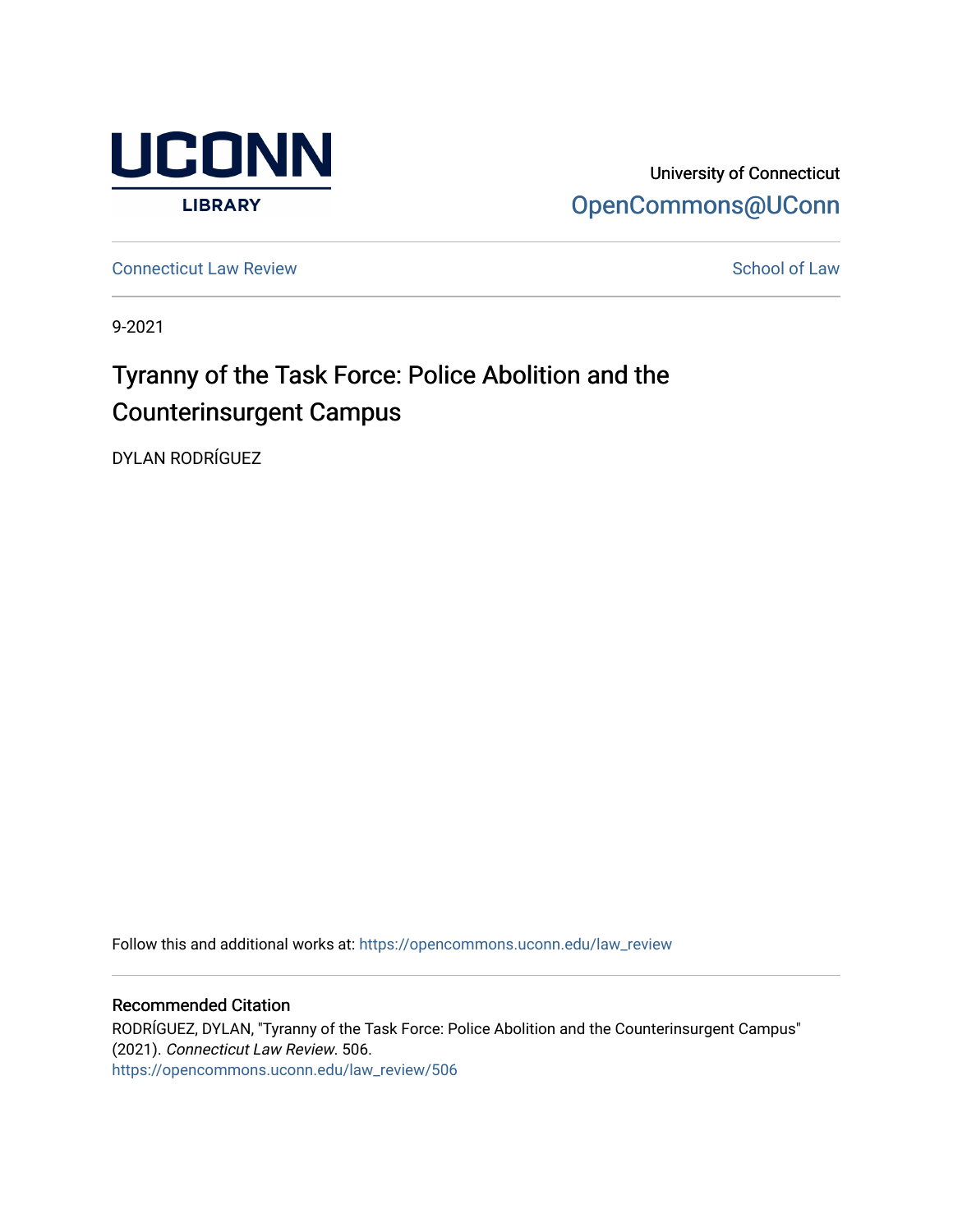# **CONNECTICUT LAW REVIEW**

VOLUME 53 SEPTEMBER 2021 NUMBER 3

# **Essay**

Tyranny of the Task Force: Police Abolition and the Counterinsurgent Campus

DYLAN RODRÍGUEZ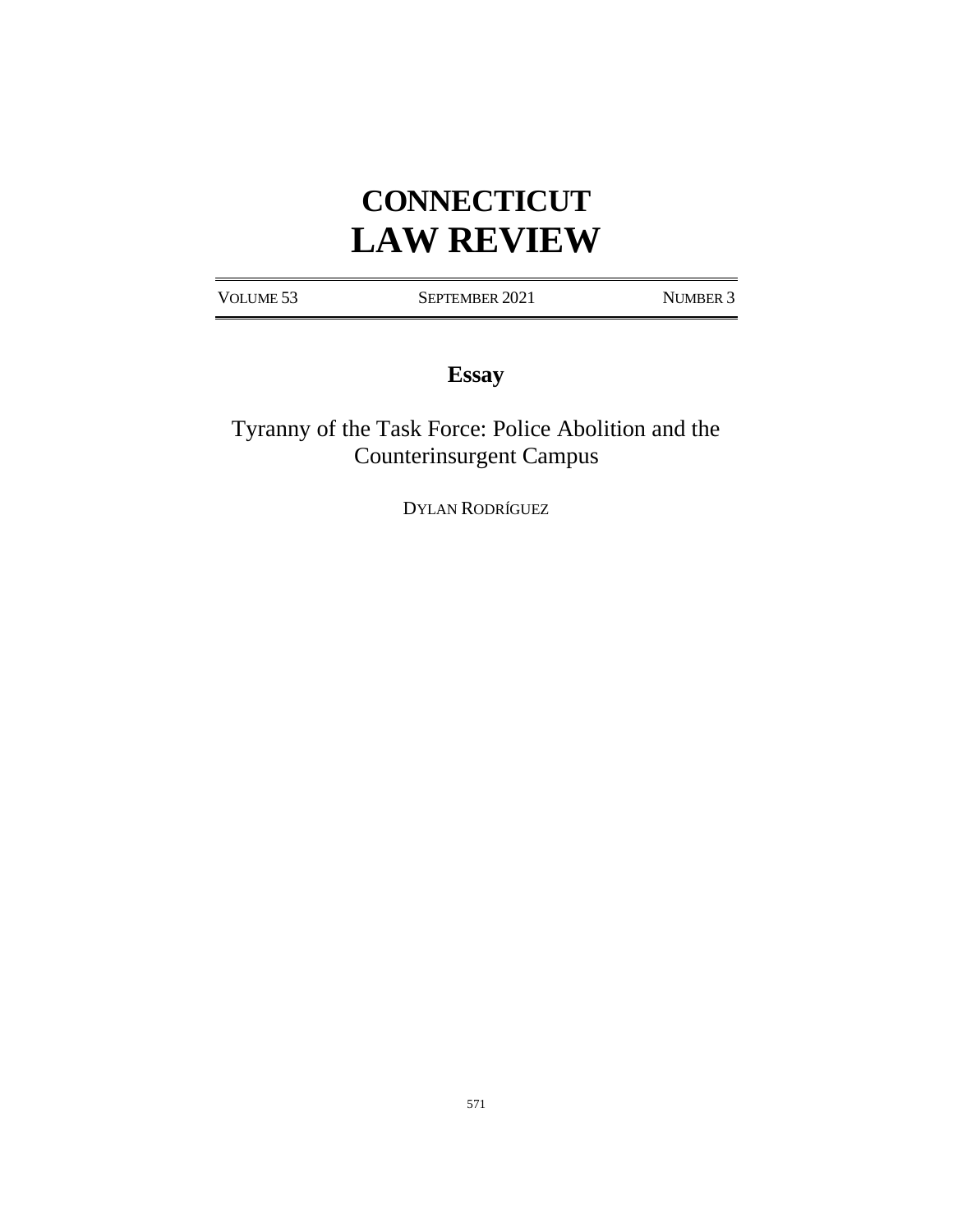# **ESSAY CONTENTS**

| INTRODUCTION: (ANTIBLACK) DOMESTIC WAR,<br>COUNTERINSURGENCY, AND THE CONDITIONS FOR             |  |  |  |  |
|--------------------------------------------------------------------------------------------------|--|--|--|--|
|                                                                                                  |  |  |  |  |
|                                                                                                  |  |  |  |  |
| II. COUNTERINSURGENCY CAMPUS, PT. 1: UNIVERSITY OF                                               |  |  |  |  |
| CASE 1, DUMB FAITH: THE ACADEMIC SENATE'S<br>$\mathsf{A}$ .                                      |  |  |  |  |
| CASE 2, AUDIT, WASH, AND REPEAT: THE AFTERMATH OF THE UCOP<br><b>B.</b>                          |  |  |  |  |
|                                                                                                  |  |  |  |  |
| CASE 3, TYRANNY OF THE TASK FORCE: UC RIVERSIDE (2020-2021)<br>C.<br>590                         |  |  |  |  |
| II. COUNTERINSURGENCY CAMPUS, PT. 2: "TO ENCOURAGE<br>GROWTH OF A LEARNING ENVIRONMENT"  596     |  |  |  |  |
| THE CHIEF AND THE CHANCELLOR: ADMINISTRATION AS POLICE 598<br>$\mathsf{A}$                       |  |  |  |  |
| CONCLUSION: DEFINITION AND DEPARTURE: REFORM,<br>REFORMISM, AND THE ABOLITIONIST IMPERATIVE  599 |  |  |  |  |
|                                                                                                  |  |  |  |  |
|                                                                                                  |  |  |  |  |

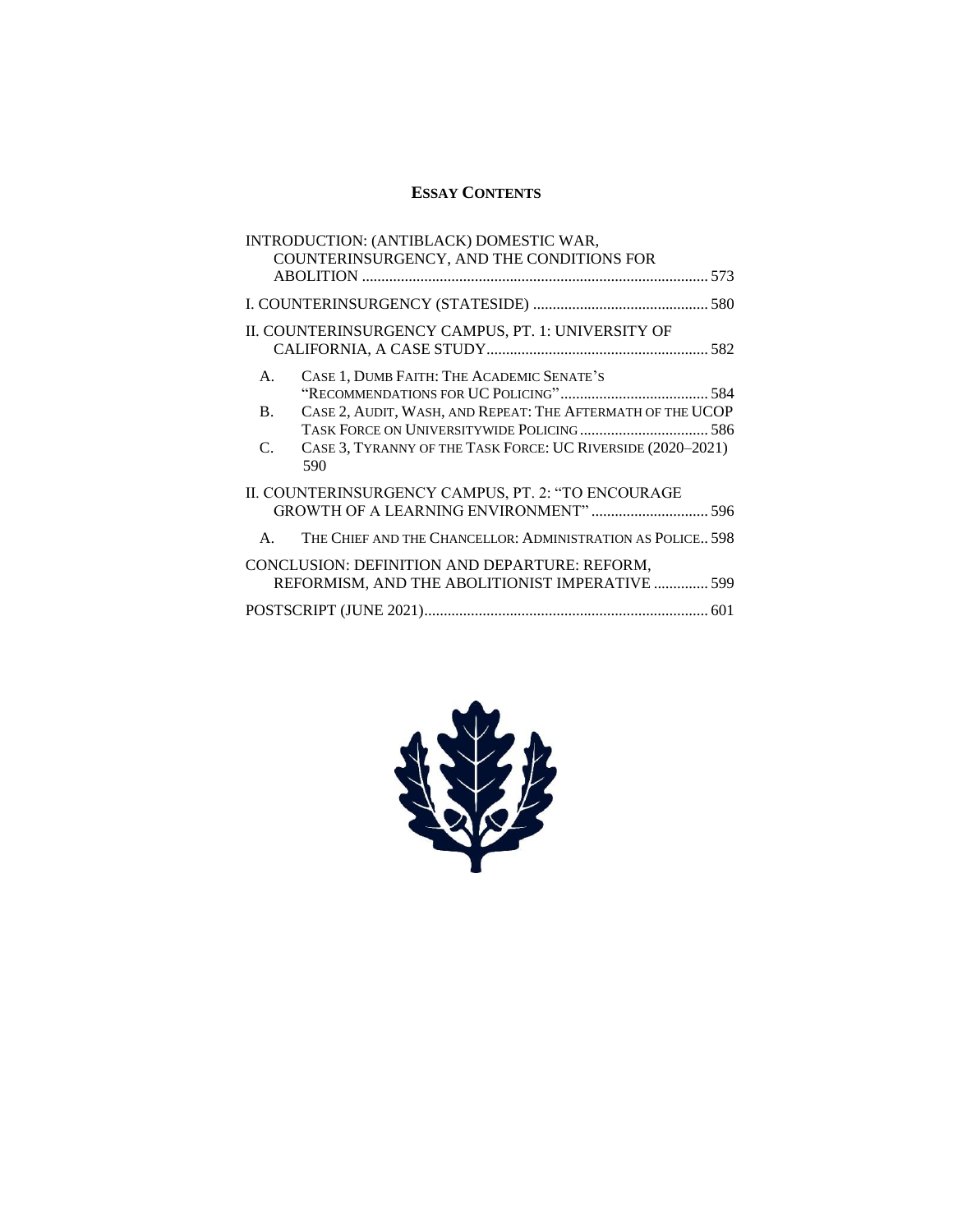# Tyranny of the Task Force: Police Abolition and the Counterinsurgent Campus

# DYLAN RODRÍGUEZ \*

## INTRODUCTION: (ANTIBLACK) DOMESTIC WAR, COUNTERINSURGENCY, AND THE CONDITIONS FOR ABOLITION

The surge of rebellions against the normalized antiblackness of United States policing continues to catalyze—even necessitate—widespread engagement with the conceptual, political, and cultural praxis of policing and carceral abolition. Here, i follow Paulo Freire's enduring definition of praxis as "*reflection* and *action* directed at the structures to be transformed."<sup>1</sup> I work within a dynamic conceptualization of "abolition" that encompasses creative, collective forms of radical, transformative, Black liberationist, and revolutionary opposition to the state-sanctioned social and cultural violence of criminalization, incarceration, and police power (violences hereafter understood to be constituted in antiblackness as a logic of ontology, epistemology, and sociality/social formation).<sup>2</sup> Proliferations of intensified, militant rebellion against antiblack and colonial systems have a way of exposing the fraudulence of prevailing (liberal-to-progressive) assumptions regarding the limits of historical change. Abolitionist praxis nourishes such uprisings by cultivating autonomous, dynamic redefinitions of the horizons

<sup>\*</sup> University of California, Riverside, President of American Studies Association (2020–2021), 2020 Freedom Scholar. Rodríguez prefers to make use of the lower case "i" when making first person reference in an attempt to follow the political example and echo the epistemic disruptions fostered by Black Radical, anticolonial, and other literary traditions that challenge the implied ascendancy and assumptive coherence of the first-person subject in communication. Exemplified by such revolutionary practitioners as Assata Shakur in *Assata: an Autobiography* (1987) (Chicago: Lawrence Hill Books, 2001), the use of "i" suggests a first-person identification that departs from notions of the free-willing, self-determined, rational (white and Western) modern subject, and instead gestures toward the historical forces of subordination and degradation that form practices of "human being" and "identity" as confrontations with genocidal racism, racial colonialism, human chattel, and displacement.

<sup>&</sup>lt;sup>1</sup> PAULO FREIRE, PEDAGOGY OF THE OPPRESSED 107 (Myra Bergman Ramos trans., new rev. 20thanniversary ed. 1993).

<sup>2</sup> Dylan Rodríguez, *Abolition as Praxis of Human Being: A Foreword*, 132 HARV. L. REV. 1575, 1575–76 (2019). For conceptualizations of anti-Blackness, see generally JOÃO H. COSTA VARGAS, THE DENIAL OF ANTIBLACKNESS: MULTIRACIAL REDEMPTION & BLACK SUFFERING (2018); ANTIBLACKNESS (Moon-Kie Jung & João H. Costa Vargas eds., 2021); FRANTZ FANON, BLACK SKIN, WHITE MASKS (Richard Philcox trans., 1952); LEWIS R. GORDON, BAD FAITH AND ANTIBLACK RACISM (1999); TIFFANY LETHABO KING, THE BLACK SHOALS: OFFSHORE FORMATIONS OF BLACK AND NATIVE STUDIES (2019); ZAKIYYAH IMAN JACKSON, BECOMING HUMAN: MATTER AND MEANING IN AN ANTIBLACK WORLD (2020).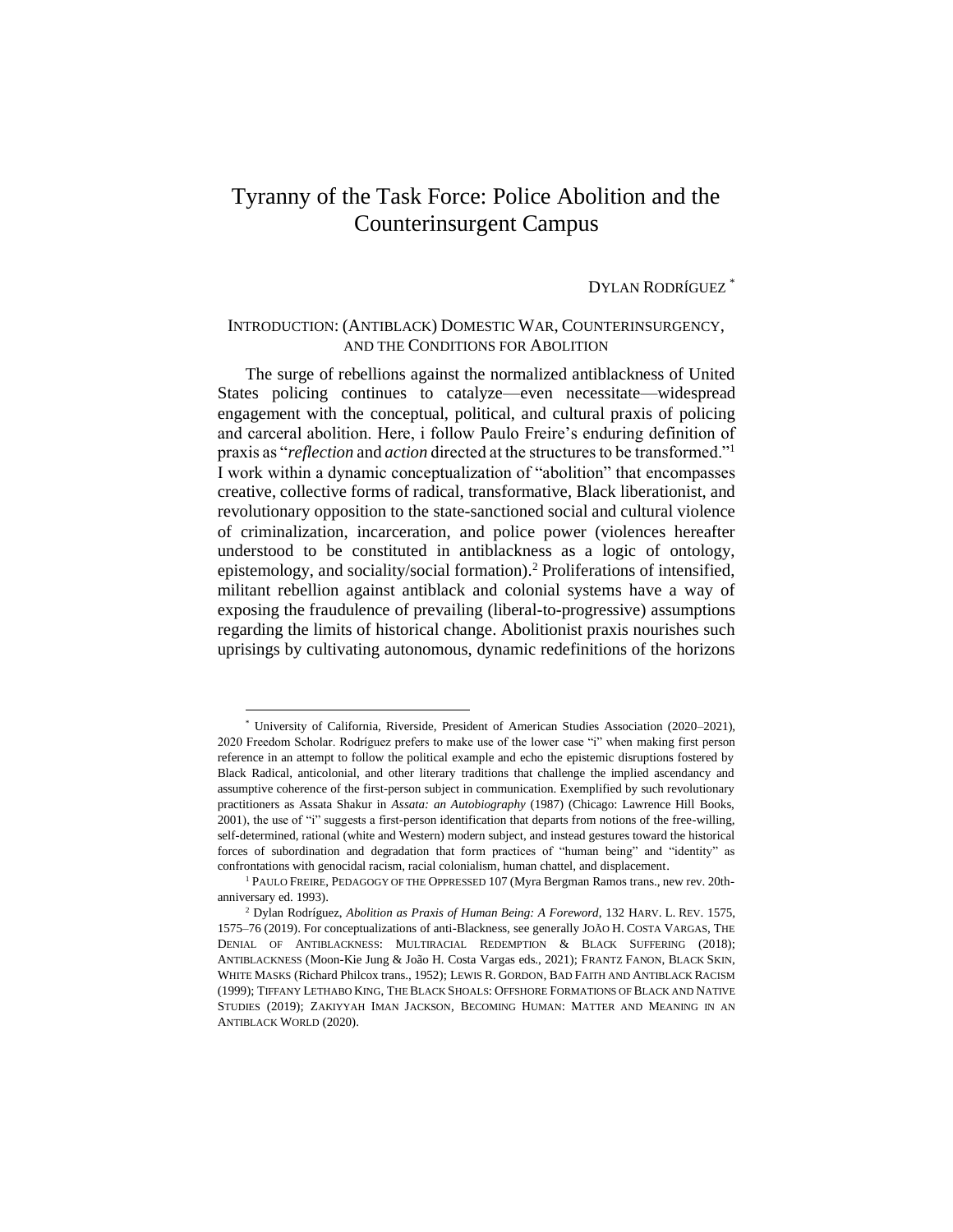of freedom, collective safety and self-defense, and shared commitments to bodily and spiritual integrity.

This contribution to the *Connecticut Law Review* attempts to situate contemporary police and carceral abolition as a complex, urgent historical imperative that clarifies and radically confronts the state-sanctioned violence of asymmetrical, domestic war. I am especially concerned with recent and widespread institutional efforts to pacify the global revolts against antiblack policing that saturated the summer months of 2020. I argue that attempts to pacify and dissemble these moments and geographies of revolt—which often take the shape of "task forces" appointed by state, university/college, and other institutional executives and administrators—form a strategy of *counterinsurgency* that relies on reform-and-triage based responses to radical, abolitionist, and proto-abolitionist critiques of—and rebellions against antiblack police terror. This reformist counterinsurgency is not merely inadequate to the task of slowing, interrupting, or ending policing, carceral capture, and fatality. To the contrary, it works to sustain and relegitimize police power while extending the parameters of policing as a layered political and pedagogical infrastructure of state and state-condoned violence.

Reform-based responses to "mass incarceration" and policing tend to be *counter*- and *anti*-abolitionist, to the extent that they defer, caricature, trivialize, or even criminalize direct, critical engagement with the historical and institutional foundations of antiblack domestic war and racial-colonial dominance.<sup>3</sup> Reformist paradigms and methods rest on the tacit ahistorical assumption that police, jails, prisons, and punitive carceral state violence against criminalized places/people/bodies are *necessary*, *if not inevitable*, components of modern social forms and geographies across scales, from college campuses and small towns to large cities and rural landscapes.<sup>4</sup> The brittle, assumptive structure of reformist thought/ideology radically contrasts with the rigorous analytical premises of contemporary abolitionist scholarship, grassroots study, and activism—that policing, criminalization, and incarceration are the institutional and systemic expression of long, historical relations of domination and normalized (state and extra-state) violence, sustaining as they extrapolate the modernity-shaping logics of antiblackness (via transatlantic chattel trafficking, hemispheric slavery,

<sup>3</sup> *See* DYLAN RODRÍGUEZ, WHITE RECONSTRUCTION: DOMESTIC WARFARE AND THE LOGICS OF GENOCIDE 176, 184–85, 203–04 (2021) (discussing the centrality of hemispheric and domestic war to the normalized condition of the United States).

<sup>4</sup> *See* Léopold Lambert, *Making Abolition Geography in California's Central Valley: Interview with Ruth Wilson Gilmore*, 21 FUNAMBULIST, Jan.–Feb. 2019, at 14, 14–19 (discussing the carceral geography of the California Central Valley); Ruth Wilson Gilmore, *Abolition Geography and the Problem of Innocence*, *in* FUTURES OF BLACK RADICALISM 225, 225–27, 239–40 (Gaye Theresa Johnson & Alex Lubin eds., 2017) (discussing the pitfalls of reformist analyses and explanations of carceral statecraft).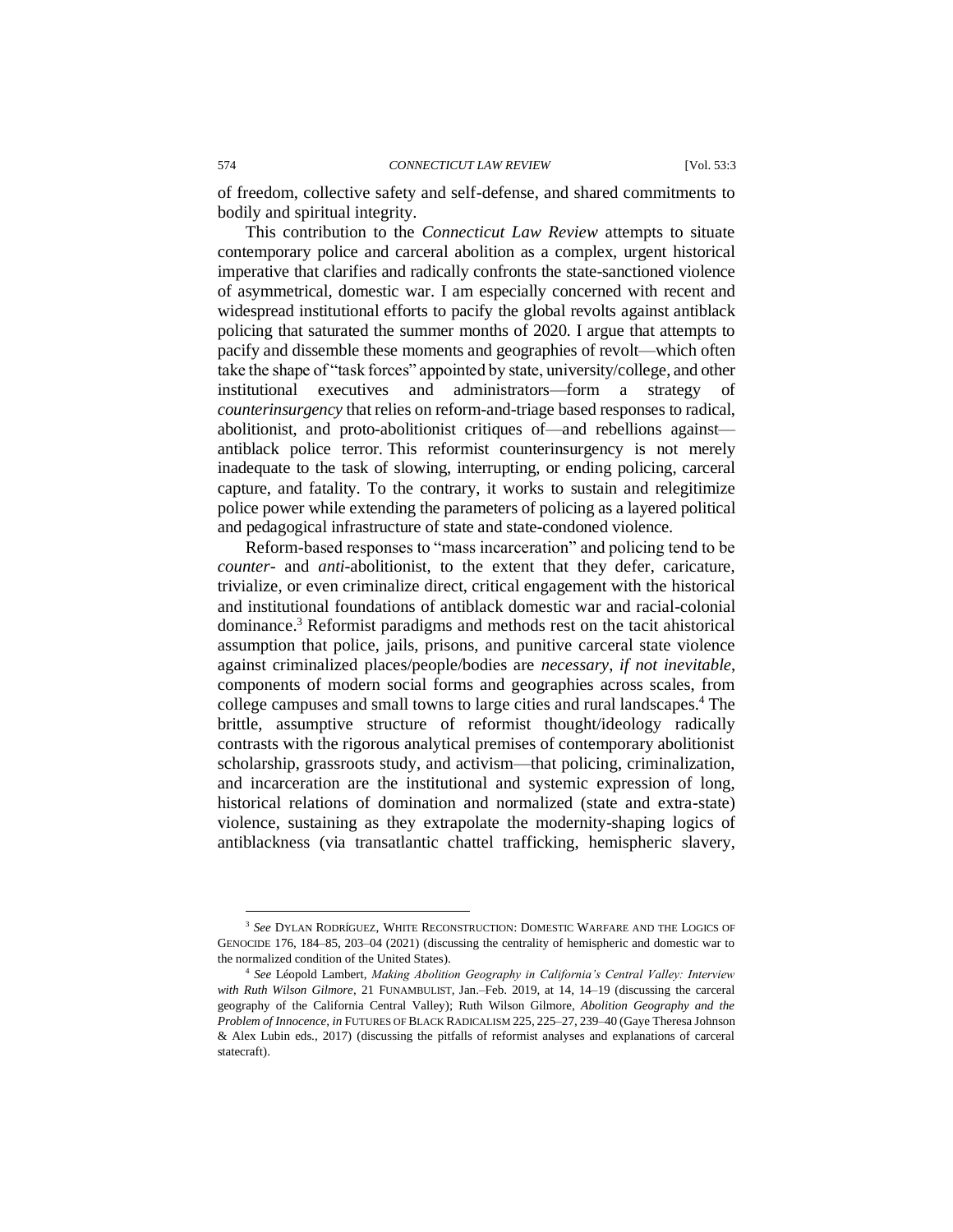apartheid, eugenics, etc.); gendered sexual violence; bodily denigration and immobilization; racial capitalism; land conquest; and colonial occupation.<sup>5</sup>

The asymmetrical, targeted, genocidal, and proto-genocidal violence of policing and incarceration has pushed increasing numbers of people and organizations to embrace the political and academic identity of "abolitionist." (Here, i am following a scholarly activist tradition that conceptualizes and addresses "genocide" as a logic of gendered antiblack and racial-colonial evisceration that exceeds the formal juridical definition in the United Nations Convention on the Prevention and Punishment of the Crime of Genocide.) $6$  On the one hand, such voluntaristic identifications with abolition are an encouraging indication that the last quarter century of abolitionist pedagogical, cultural, and political work has created a compelling curricular and organizational framework for transformative social movement.<sup>7</sup> On the other hand, such assertions of abolitionist identity sometimes appear to be facile, underinformed, and disconnected from communities of abolitionist praxis and thus provoke significant ethical questions regarding the responsibilities, risks, obligations, and collective accountabilities that accompany atomized gestures and assertions of abolitionist self-identification. The neoliberal logic of identity suggests that "abolitionist" is as open to appropriation, distortion, and individuation as

<sup>5</sup> *See* CEDRIC J. ROBINSON, BLACK MARXISM: THE MAKING OF THE BLACK RADICAL TRADITION 2–5 (The Univ. of N.C. Press rev. and updated 3d ed. 2020) (1983) (reviewing the origins and historical formation of racial capitalism); BETH E. RICHIE, ARRESTED JUSTICE: BLACK WOMEN, VIOLENCE, AND AMERICA'S PRISON NATION 2–4 (2012) (explaining the violent convergences and systemic intersections of gendered antiblack and sexual violence with normalized state violence); DOROTHY ROBERTS, SHATTERED BONDS: THE COLOR OF CHILD WELFARE vii–ix (2002) (discussing the logics of antiblack and racist state violence in the formation and everyday operation of child welfare protocols); DIAN MILLION, THERAPEUTIC NATIONS: HEALING IN AN AGE OF INDIGENOUS HUMAN RIGHTS 3, 6–7, 31–32 (2013) (discussing the coloniality of United Nations human rights and political structures); ROXANNE DUNBAR-ORTIZ, AN INDIGENOUS PEOPLES' HISTORY OF THE UNITED STATES 1–2, 5–6 (2014) (reviewing the long historical archive of settler colonial occupation of Indigenous ecologies and land in what has become the United States); LUANA ROSS, INVENTING THE SAVAGE: THE SOCIAL CONSTRUCTION OF NATIVE AMERICAN CRIMINALITY 2–4 (1st ed. 1998) (discussing the colonial and genocidal points of origin for modern criminal law, including and especially the criminalization of Native Americans).

<sup>6</sup> G.A. Res. 260 (III) A, Convention on the Prevention and Punishment of the Crime of Genocide (Dec. 9, 1948). I offer a rigorous critical engagement with the juridical and academic discourse on genocide in Dylan Rodríguez, *Inhabiting the Impasse: Racial/Racial-Colonial Power, Genocide Poetics, and the Logic of Evisceration*, 33 SOC. TEXT 19 (2015).

<sup>7</sup> Perhaps the most prominent example of such a turn has been the personal change of perspective publicly articulated by author Michelle Alexander. While she was explicit in expressing reform as the outer limit of her conception of collective action against the carceral regime in her widely read 2010 text, MICHELLE ALEXANDER, THE NEW JIM CROW: MASS INCARCERATION IN THE AGE OF COLORBLINDNESS 223–24 (2010), she has more recently stated, "I consider myself a prison abolitionist, in the sense that I think we will eventually end the prisons as we know them." Brentin Mock, *Life After 'The New Jim Crow'*, BLOOMBERG CITYLAB (Sept. 30, 2016, 6:19 PM), https://www.bloomberg.com/news/articles/2 016-09-30/mass-incarceration-can-t-be-fixed-by-legislation-alone. For further context, see John Washington, *What Is Prison Abolition?*, NATION (July 31, 2018), https://www.thenation.com/article/arc hive/what-is-prison-abolition.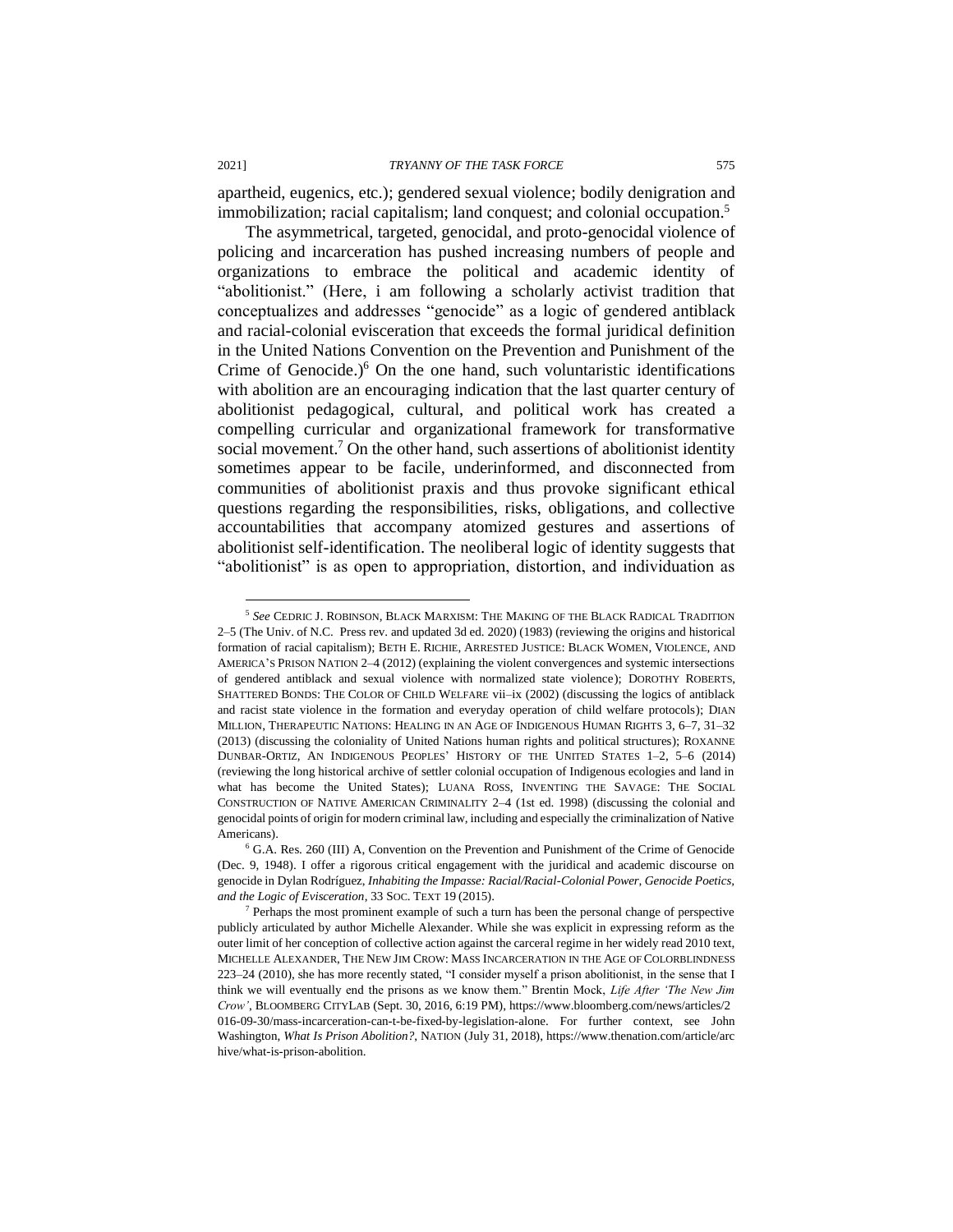any other political subjectivity.<sup>8</sup> How, then, might abolitionist praxis encompass dynamic, well-debated, constantly formed ethical *demands* on those who claim affinity with its audacious visions of militant revolt, radical transformation, and speculative (queer, feminist, Black, Indigenous, liberated) futurity?

Put another way, it seems ethically necessary to reflect on some guiding principles of abolitionist praxis (and "identity") that resist static ideological litmus tests or sectarian political "lines," while robustly obligating selfidentified abolitionists to (1) cultivate engagement with *and accountability to* formations of potentially abolitionist communities, and (2) embrace a shared sense of historical responsibility that is informed by constant study, reflection, and collective forms of action including artistic, mass political, paramilitary/self-defensive, health-nourishing, and other mobilizations. Abolitionist principles of engagement, accountability, and historical responsibility resist the neoliberal, opportunistic, and individualizing tendencies of superficial political identity claims. Such ethical principles become especially important when navigating compartmentalized forms of professional opportunity that may derive from such identity claims including increased academic and artistic currency, access to resources governed and disbursed by the nonprofit industrial complex, and perceived enhancement of individual clout in public-facing activist and social media venues.

While the ethical demands of abolitionist praxis on its communities of engagement are under constant discussion in a wide variety of settings, it is possible to identify one primary stream of historical inheritance that flows across identifiable, dynamic principles of abolitionist responsibility and obligation: abolition is a living archive of radical, revolutionary, and liberationist praxis, centrally located in what Cedric Robinson has named the Black Radical Tradition. $9$  A historical continuity of Black (queer, feminist, trans, diasporic) radical and revolutionary labor provides critical analytical and practical guidance for contemporary abolitionist activism, organizing, research, and collective study; and it includes the scholarly and grassroots work of Sylvia Wynter, Frantz Fanon, Ujimaa Medics, Miss Major, Malcolm X, Assata Shakur, Ida B. Wells-Barnett, the Civil Rights Congress, Angela Y. Davis, Rachel Herzing, George Jackson, Ruthie Gilmore, João Costa Vargas, Clyde Woods, Sarah Haley, Masai Ehehosi, Mariame Kaba, and many others.<sup>10</sup> This Black radical scholarly activist

<sup>8</sup> On neoliberal appropriations of political identity and social subjectivity, see JODI MELAMED, REPRESENT AND DESTROY: RATIONALIZING VIOLENCE IN THE NEW RACIAL CAPITALISM (2011).

<sup>9</sup> ROBINSON, *supra* note 5, at 3–4, 167–71.

<sup>10</sup> *See* Sylvia Wynter, *Unsettling the Coloniality of Being/Power/Truth/Freedom: Towards the Human, After Man, Its Overrepresentation—An Argument*, 3 CR 257 (2003) (positioning the abolition of "Man" as the violently oppressive normative template for human being); FRANTZ FANON, THE WRETCHED OF THE EARTH (Richard Philcox trans., Grove Press 2004) (1961) (emphasizing the need for creative destruction of the world order as it has cohered through conquest, colonial domination, and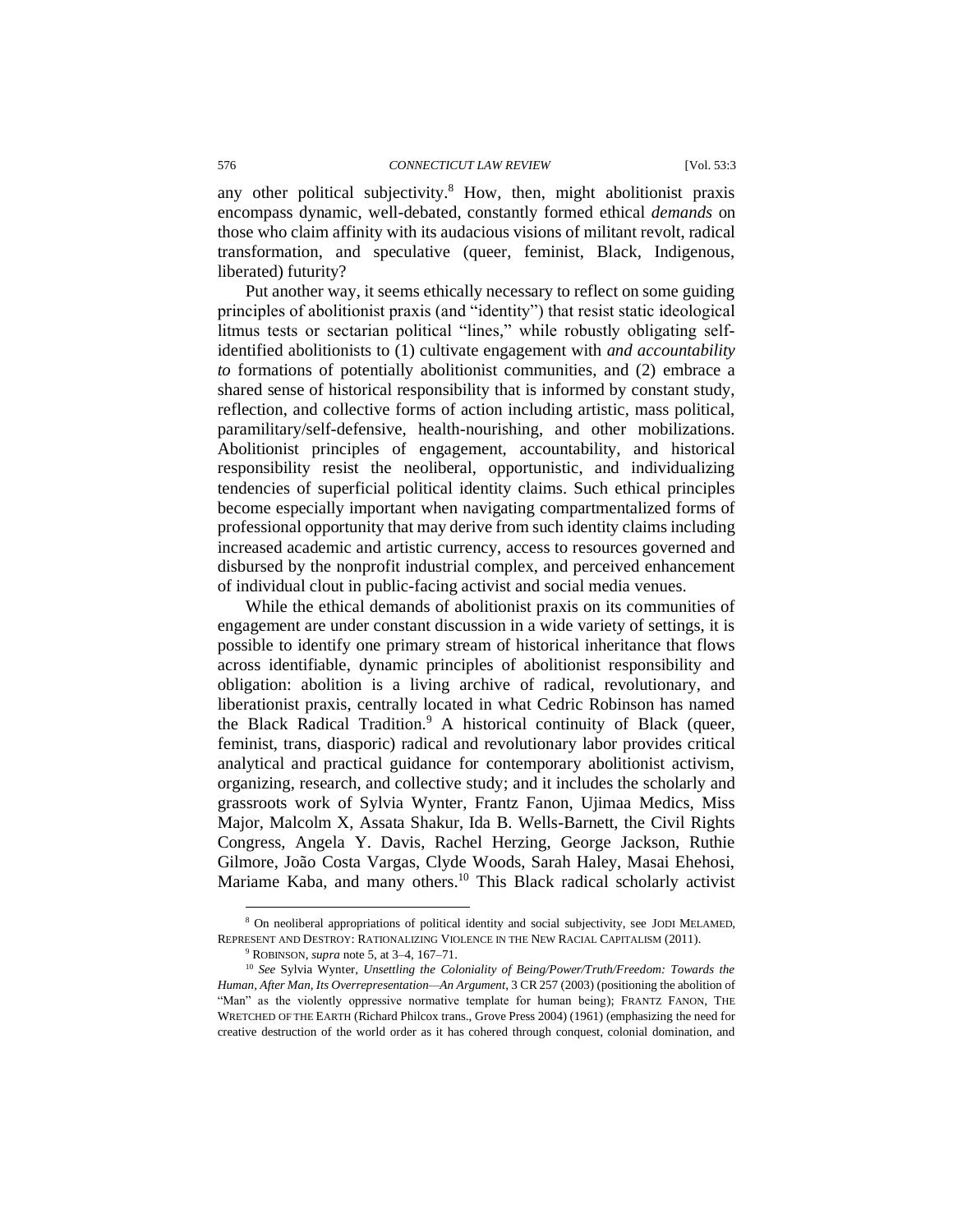genealogy constantly generates as it contests the conceptual, theoretical, practical, and methodological terms of abolitionist praxis and, in so doing, obliterates the national-to-global development narratives of United States and Western modernity.

To conceptualize the abolitionist archive as *collective living praxis* is to demystify the naturalized, canonized ensemble of police, criminal justice, and incarceration that purports to secure social order, protect national-to-global political stability, and ensure the (fraudulently universal) personal safety of citizens and other inhabitants of modern civil societies. A stream of abolitionist analyses and narratives illuminates the antiblack,

antiblack violence]; *About Us*, UJIMAA MEDICS, https://www.umedics.org/about-us (last visited Apr. 19, 2021) (discussing creative, grassroots, Black feminist community based practices of care and emergency response that directly address the normalized antiblack and racist state violence of policing and 911 emergency protocols); MAJOR! (What Do We Want Films & Floating Ophelia Productions 2016) (detailing the life of Miss Major, who exemplifies a trans conceptualization and praxis of abolition that apprehends normative sexuality as a foundation of carceral and policing state violence); MALCOLM X, FEBRUARY 1965: THE FINAL SPEECHES (Steve Clark ed., 1992) (discussing the emergence of a latter-20<sup>th</sup> century diasporic Black radicalism that departs from, and in fact radically opposes the reformist maneuvers of the liberal racial state, in and beyond the United States); ASSATA SHAKUR, ASSATA: AN AUTOBIOGRAPHY (Lawrence Hill Books 1999) (1987) (examining the inseparability of the chattel slave relation from succeeding forms of state and cultural power in the American hemisphere); IDA B. WELLS, CRUSADE FOR JUSTICE: THE AUTOBIOGRAPHY OF IDA B. WELLS (Alfreda M. Duster ed., 1970) (discussing the importance of journalistic and archival labor as forms of sustained abolitionist praxis); C.R. CONG., WE CHARGE GENOCIDE: THE HISTORIC PETITION TO THE UNITED NATIONS FOR RELIEF FROM A CRIME OF THE UNITED STATES GOVERNMENT AGAINST THE NEGRO PEOPLE (William L. Patterson ed., 3d ed. 1952) (positioning the United States as an antiblack genocidal state and civil formation); ANGELA Y. DAVIS, ARE PRISONS OBSOLETE? (2003) (reviewing the mounting empirical and archival evidence that indicates the need for a complete reevaluation of the existence of prisons, jails, and other forms of incarceration as primary institutions in modern nation-states); *Black Liberation and the Abolition of the Prison Industrial Complex: An Interview with Rachel Herzing*, 1 PROPTER NOS 62 (2016) (discussing the rise of abolitionist movements in the late-20<sup>th</sup> and early-21<sup>st</sup> centuries); GEORGE L. JACKSON, BLOOD IN MY EYE (Black Classic Press 1990) (1972) (discussing the conceptualization of racial capitalist reformism as an emergent form of asymmetrical fascism); Rachel Herzing, *Standing Up for Our Communities: Why We Need a Police-Free Future*, TRUTHOUT (Mar. 7, 2017), https://truthout.org/articles/standing-up-for-our-communities-why-we-need-a-police-free-future (presenting the practical and historical premises of police abolition); RUTH WILSON GILMORE, CHANGE EVERYTHING: RACIAL CAPITALISM AND THE CASE FOR ABOLITION (Naomi Murakawa ed., forthcoming June 2021) (examining the theoretical and practical frameworks for abolitionist social movement and transformation in the present and future); VARGAS, *supra* note 2 (arguing the inseparability of antiblackness, carceral state violence, policing, and the logics of genocide); CLYDE WOODS, DEVELOPMENT ARRESTED: THE BLUES AND PLANTATION POWER IN THE MISSISSIPPI DELTA (1998) (discussing the continuities of abolitionist Black creativity, community, and cultural production in the making of post-emancipation Black geographies); SARAH HALEY, NO MERCY HERE: GENDER, PUNISHMENT, AND THE MAKING OF JIM CROW MODERNITY (2016) (presenting the criminalization and incarceration of Black women as a foundation of United States modernity as an apartheid Jim Crow society); *Political Prisoner Updates & Prison Organizing* (KBOO July 15, 2019, 6:30 PM), https://kboo.fm/media/74298-political-prisoner-updates-prison-organizing (discussing the global grassroots movement to recognize and free unrecognized Black, Puerto Rican, Native American Chicanx, and other United States political prisoners and prisoners of war); MARIAME KABA & SHIRA HASSAN, FUMBLING TOWARDS REPAIR: AWORKBOOK FOR COMMUNITY ACCOUNTABILITY FACILITATORS (2019) (offering collective tactics and strategies for creating community practices of justice, accountability, and safety that do not rely on the violence of policing and criminalization).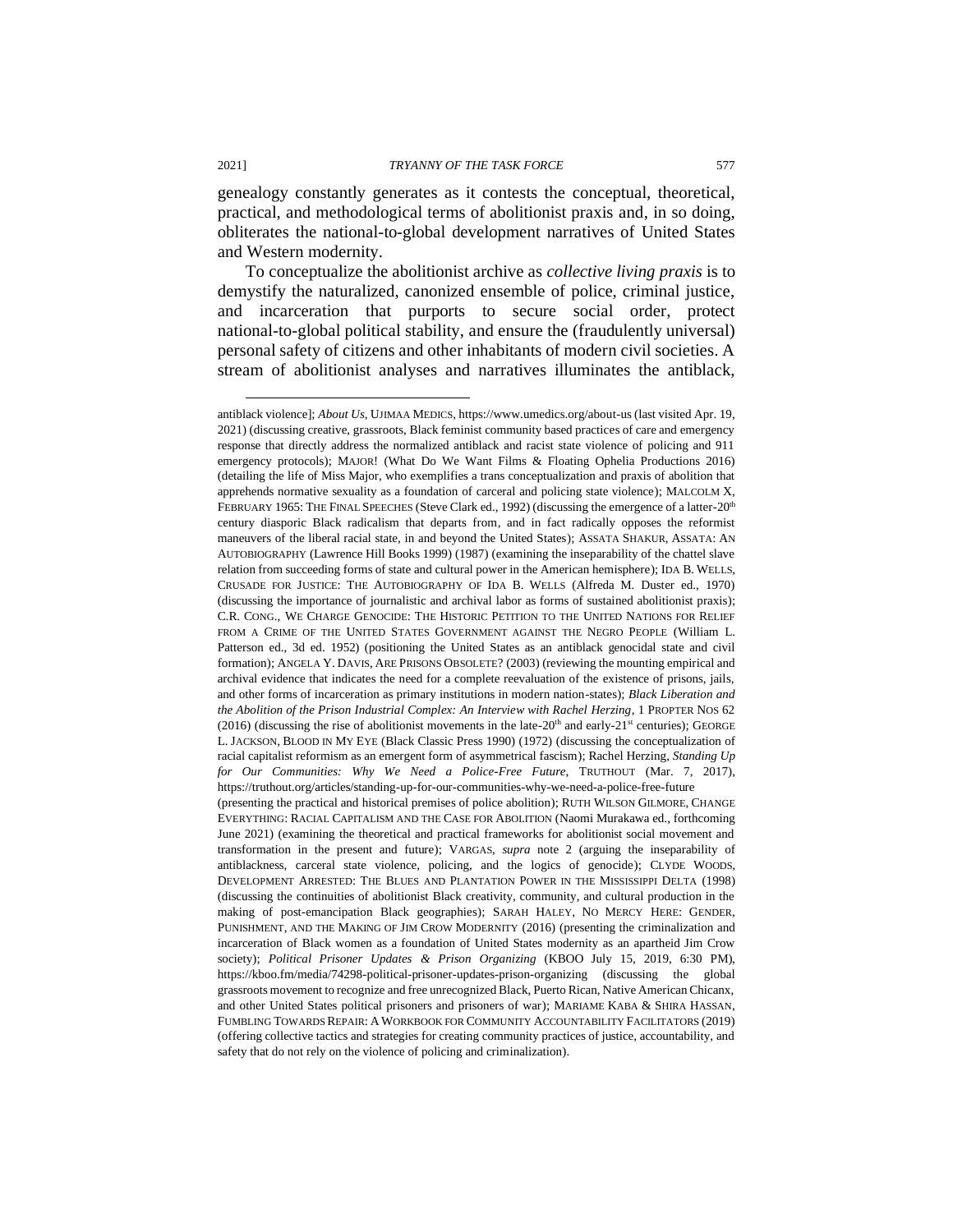#### 578 *CONNECTICUT LAW REVIEW* [Vol. 53:3

colonial, and generally (proto-)genocidal premises on which state formations rely for the fabrication of their ostensible social-political legitimacy.<sup>11</sup> Further, the living abolitionist archive thoroughly and devastatingly illustrates how the antiblack foundations and infrastructures of modern policing—as well as the primary role of police power in securing the militarized borders of formal/de facto U.S. apartheid and the overlapping conquest/settler colonial project—should be conceptualized as foundational conditions of modern social formations, rather than corollary corruptions of or momentary aberrations from them.

Policing *as* nation-building constantly produces the lived, collective conditions for abolitionist revolt, and it has done so since the inception of the modern police through slave patrols, white (male) citizens' militias, the Frontier Army, etc.<sup>12</sup> The uprisings of 2020 are not merely expressions of collective, repressed rage against the "systemic racism" of "police brutality" and the extrajudicial, state-sanctioned killings of George Floyd, Breonna Taylor, and hundreds of ordinary Black people in recent times. Rather, the revolts are direct expressions of a Black liberationist lineage, guided less by a particular ideology or discrete political agenda than by a refusal to concede to the normality of antiblack U.S. *domestic war*. In this sense, it would be a dire misestimation to compartmentalize the 2020 rebellions as contingent, situational manifestations of collective anger against a discrete set of antiblack police atrocities. Further, it is neither useful nor feasible to characterize these recent, ongoing revolts through a singular political category—such as anarchist, Black nationalist, civil rights reformist, abolitionist, multiracial progressive, etc.—since their grounds of irruption and mobilization are locally nuanced, contested, and constantly changing. It is possible, however, to situate these dynamic insurgencies against antiblack police violence as contributing to an emergent *abolitionist narrative continuum* that posits a shared recognition of the continuities of domestic war in the present tense.<sup>13</sup>

<sup>&</sup>lt;sup>11</sup> In addition to the works mentioned in the previous citation, see ANGELA Y. DAVIS, ABOLITION DEMOCRACY: BEYOND PRISON, TORTURE AND EMPIRE (2005); LIAT BEN-MOSHE, DECARCERATING DISABILITY: DEINSTITUTIONALIZATION AND PRISON ABOLITION (2020); CAPTIVE GENDERS: TRANS EMBODIMENT AND THE PRISON INDUSTRIAL COMPLEX (Eric A. Stanley & Nat Smith eds., expanded 2d ed. 2015); ABOLITION J., https://abolitionjournal.org/ (last visited May 24, 2021).

<sup>&</sup>lt;sup>12</sup> See generally SALLY E. HADDEN, SLAVE PATROLS: LAW AND VIOLENCE IN VIRGINIA AND THE CAROLINAS (2001) (discussing the origins of the modern police in slave patrols and white citizens' militias); VINE DELORIA, JR., CUSTER DIED FOR YOUR SINS: AN INDIAN MANIFESTO (Univ. of Okla. Press 1988) (1969) (recounting the emergence of modern United States government and governmentality through frontier conquest and sustained colonial violence); DAVID E. STANNARD, AMERICAN HOLOCAUST: COLUMBUS AND THE CONQUEST OF THE NEW WORLD (1992) (detailing the origins of the United States nation-state in land conquest and multifaceted, genocidal displacement and neutralization of Indigenous presence).

<sup>&</sup>lt;sup>13</sup> See generally WARFARE IN THE AMERICAN HOMELAND: POLICING AND PRISON IN A PENAL DEMOCRACY (Joy James ed., 2007) (describing the various histories, theorizations, and practical definitions of normalized domestic warfare in the United States context of policing, criminalization, and incarceration).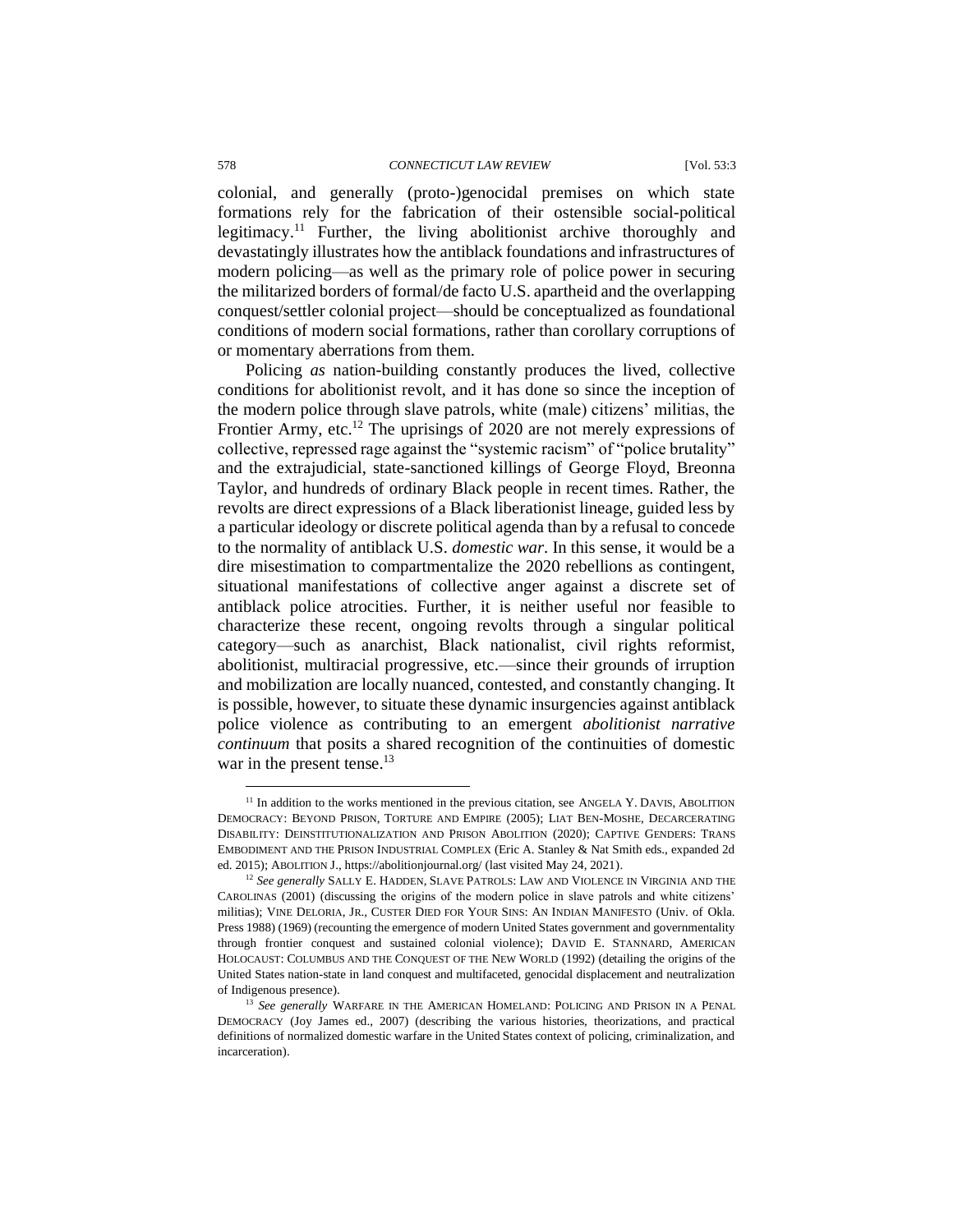Policing is a primary technology of everyday asymmetrical violence, forming a condition of terror, occupation, and asymmetrical casualties that Black radicals, revolutionaries, and abolitionists have long addressed in the terms of domestic war.<sup>14</sup> Here, i am concerned with examining *counterinsurgency* as a specific strategy of domestic war that reproduces and renormalizes policing, principally—though not exclusively—as an infrastructure of antiblack terror. Reflecting the U.S. military's curriculum on global counterinsurgency, U.S. domestic counterinsurgency cultivates a symbiosis between (1) the state's militarized repression and juridical criminalization of rebellions against police violence, and (2) institutional rituals of police reform that generally take the form of task forces, review boards, thinktank conferences/symposia, and academic research initiatives, among other analogous assemblies of administrators, elected officials, organizational leaders, professional intellectuals, and community representatives.<sup>15</sup>

To focus on the second form of domestic counterinsurgency is to consider several analytical questions:

- How do the institutional rituals of police reform (the "task force," etc.) seek to secure police power at the very same time that they appear to subject police practices to critical scrutiny?
- What are the practical implications of reformist reactions to abolitionist analyses of policing, particularly for those targeted by the gendered antiblack logics of normalized state violence?
- How do police reform initiatives attempt to reassemble consent to (reformed, respectable) police power?
- How does abolitionist praxis encompass creative projects of community, collective safety, and self-defense that demystify and potentially extinguish oppressive and repressive (state and extra-state) violence?

<sup>&</sup>lt;sup>14</sup> See generally SAFIYA BUKHARI, THE WAR BEFORE: THE TRUE LIFE STORY OF BECOMING A BLACK PANTHER, KEEPING THE FAITH IN PRISON & FIGHTING FOR THOSE LEFT BEHIND (Laura Whitehorn ed., 2010) (detailing the rise of the Black Panther Party and Black Liberation Army as collective forms of Black self-defense and liberation from dense antiblack state violence); MARSHALL "EDDIE" CONWAY & DOMINQUE STEVENSON, MARSHALL LAW: THE LIFE AND TIMES OF A BALTIMORE BLACK PANTHER (2011) (discussing the state's targeting of Conway as a leading figure in the Baltimore chapter of the Black Panther Party, and the egregious legal deceptions that facilitated his effective political imprisonment in Maryland); MARSHALL "EDDIE" CONWAY, THE GREATEST THREAT: THE BLACK PANTHER PARTY AND COINTELPRO (2009) (explaining the FBI's use of the Counterintelligence Program to nurture widespread, deadly counterinsurgency against the Black Panther Party and other Black liberation organizations).

<sup>15</sup> David H. Petraeus & James F. Amos, *Foreword*, *in* HEADQUARTERS, DEP'T OF THE ARMY, FM 3-24, MCWP 3-33.5, COUNTERINSURGENCY (2006), https://www.hsdl.org/?view&did=468442 [hereinafter COUNTERINSURGENCY].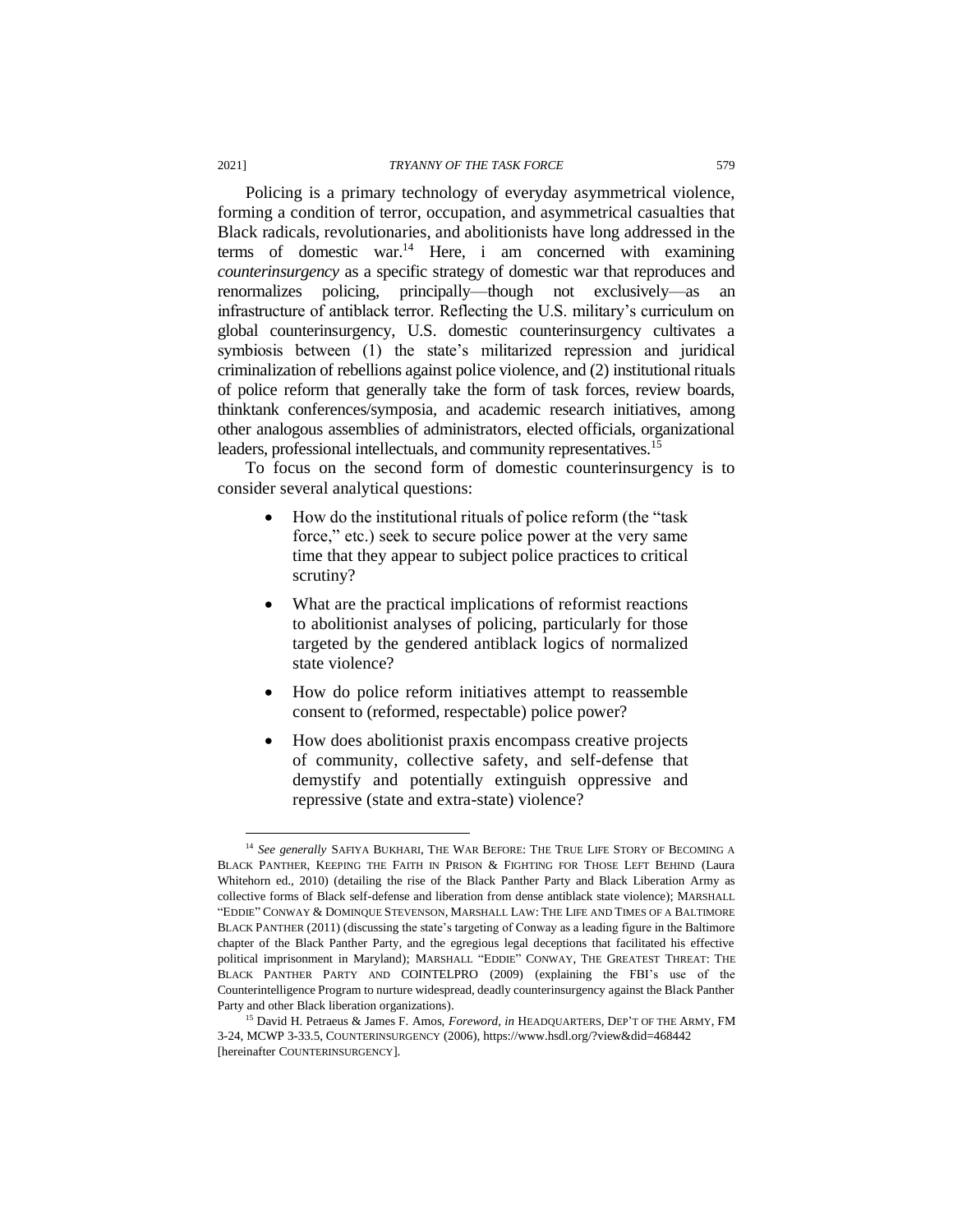#### I. COUNTERINSURGENCY (STATESIDE)

The U.S. Army's *Counterinsurgency* field manual, revised in 2006 for the War on Terror, defines "insurgency" and "counterinsurgency" in terms befitting the current domestic moment in the United States.<sup>16</sup> Interpreted within and against its own narrative and political grain, the manual posits a statecraft of nontraditional, politically and culturally directed warfare for the early 21<sup>st</sup> century.<sup>17</sup>

Joint doctrine defines an *insurgency* as an organized movement aimed at the overthrow of a constituted government through the use of subversion and armed conflict. Stated another way, an insurgency is an organized, protracted politico-military struggle designed to weaken the control and legitimacy of an established government, occupying power, or other political authority while increasing insurgent control. *Counterinsurgency* is military, paramilitary, political, economic, psychological, and civic actions taken by a government to defeat insurgency.<sup>18</sup>

Perhaps unsurprisingly, the text's extended definition of "insurgency"<sup>19</sup> affirms an abolitionist conceptualization of policing as a condition of domestic war. In fact, there is nothing in the field manual to suggest that its contents cannot be applied to the "internal" affairs of the United States: "Insurgency is typically a form of internal war, one that occurs primarily within a state, not between states, and one that contains at least some elements of civil war."<sup>20</sup>

The scope and focus of U.S. domestic war encompasses the long historical power relations of conquest; genocidal colonial occupation; and gendered anti-Indigenous cultural, ecological, and bodily violence.<sup>21</sup> While domestic war *as antiblackness* is constituted by these logics of terror, displacement, and colonization—particularly in relation to the racial, colonial, and conquest origins of the transatlantic trafficking of captive and enslaved Africans—antiblackness is not reducible to a corollary expression of racial-colonial power.

<sup>16</sup> *Id.* paras. 1-1, 1-2.

<sup>17</sup> *Id.*

<sup>&</sup>lt;sup>18</sup> *Id.* para. 1-2 (citations omitted).

<sup>19</sup> *Id.*

<sup>20</sup> *Id.* para. 1-5.

<sup>21</sup> *See* STANNARD, *supra* note 12, at 269–70 (discussing the foundations of the United States nationbuilding project in genocidal warfare and sustained colonial land and ecological conquest); NICK ESTES, OUR HISTORY IS THE FUTURE: STANDING ROCK VERSUS THE DAKOTA ACCESS PIPELINE, AND THE LONG TRADITION OF INDIGENOUS RESISTANCE 9–10 (2019) (describing the long continuities of Indigenous movements for self-determination, autonomy, and ecological protection against United States settler colonial violence).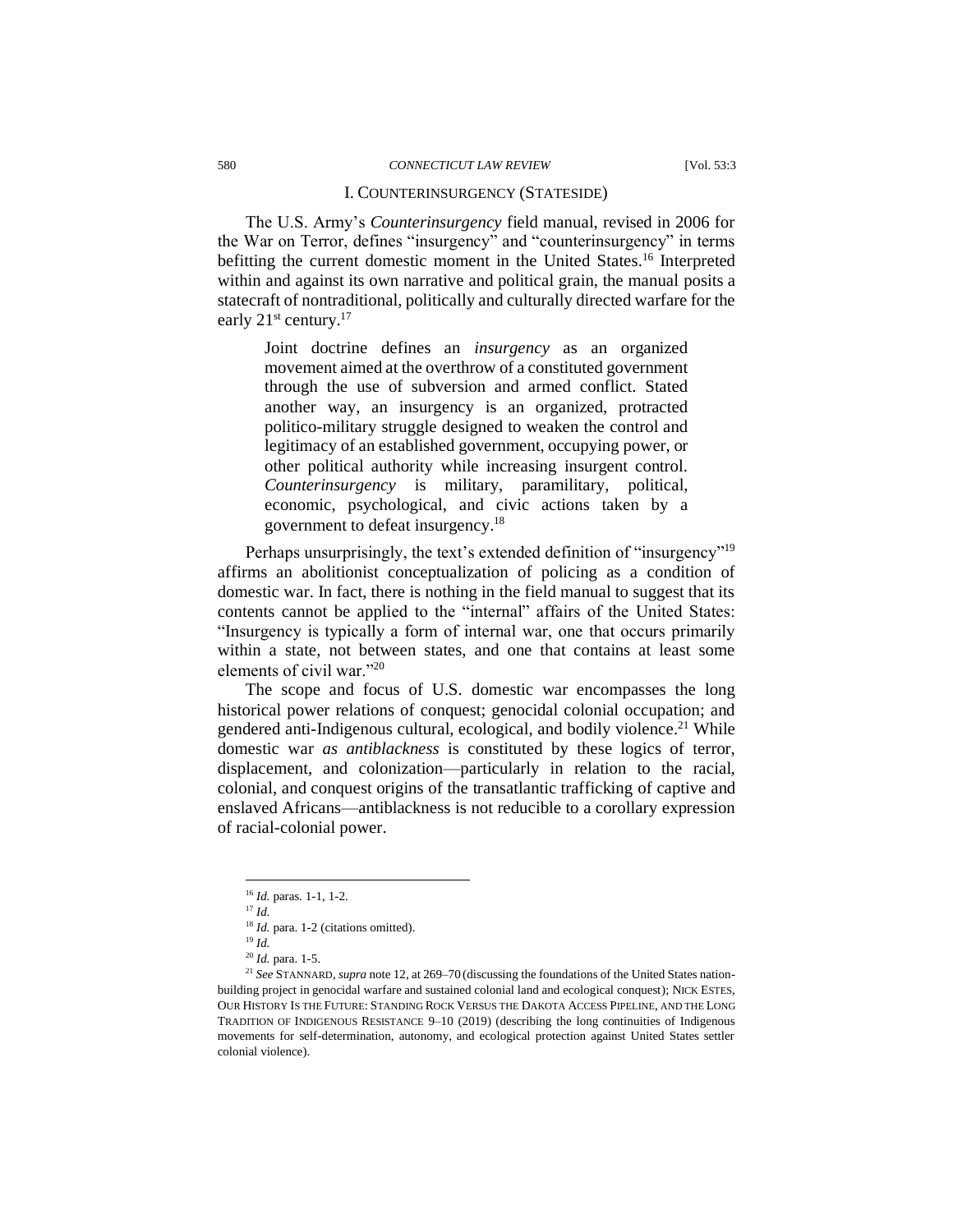Rather, antiblackness is a foundational, perpetual mandate of domestic war, and it is central to the nation-building protocols of the United States and other modern nation states in and beyond the American hemisphere. The compulsory, paradigmatic, and densely *assumptive* declaration of long historical war on Blackness (Black people, Black geographies, Black cultural and symbolic ecologies, etc.) relies in significant part on the peculiar positionality of what George Frederickson calls "the Black image in the white mind."<sup>22</sup> He writes that, after the 1830s:

[w]idespread, almost universal, agreement existed on the following points:

- 1. Blacks are physically, intellectually, and temperamentally *different* from whites.
- 2. Blacks are also *inferior* to whites in at least some of the fundamental qualities wherein the races differ, especially in intelligence and in the temperamental basis of enterprise or initiative.
	- . . .
- 6. It follows from the above propositions that a biracial equalitarian (or "integrated") society is either completely impossible, now and forever, or can be achieved only in some remote and almost inconceivable future. For all practical purposes the destiny of the blacks in America *is either continued subordination—slavery or some form of caste discrimination—or their elimination as an element of the population*. 23

Frederickson, Winthrop Jordan, Audrey Smedley, Denise Ferreira da Silva, Fanon, Wynter, and other scholars of the historical formation of racial meaning have constructed a rigorous and exhaustive account of antiblackness as the foundational conceptual structure on which "race" and the power relations of "racism" are premised.<sup>24</sup> While most of this scholarly work does not explicitly utilize the terms of warfare to elaborate the material mobilizations of antiblack discourse, thought, and meaning, the antiblack implications of the civilizational "racial" imaginary are devastatingly expansive and inseparable from the cultural, institutional, and juridical infrastructures of contemporary policing.

<sup>22</sup> GEORGE M. FREDERICKSON, THE BLACK IMAGE IN THE WHITE MIND: THE DEBATE ON AFRO-AMERICAN CHARACTER AND DESTINY, 1817–1914, at 1 (1971).

<sup>23</sup> *Id.* at 321 (third emphasis added).

<sup>&</sup>lt;sup>24</sup> In addition to previously cited works, see generally DENISE FERREIRA DA SILVA, TOWARD A GLOBAL IDEA OF RACE (2007); AUDREY SMEDLEY,RACE IN NORTH AMERICA: ORIGIN AND EVOLUTION OF A WORLDVIEW (2d ed. 1999); WINTHROP D. JORDAN, WHITE OVER BLACK: AMERICAN ATTITUDES TOWARD THE NEGRO, 1550–1812 (2d ed. 1968); FANON, *supra* note 2.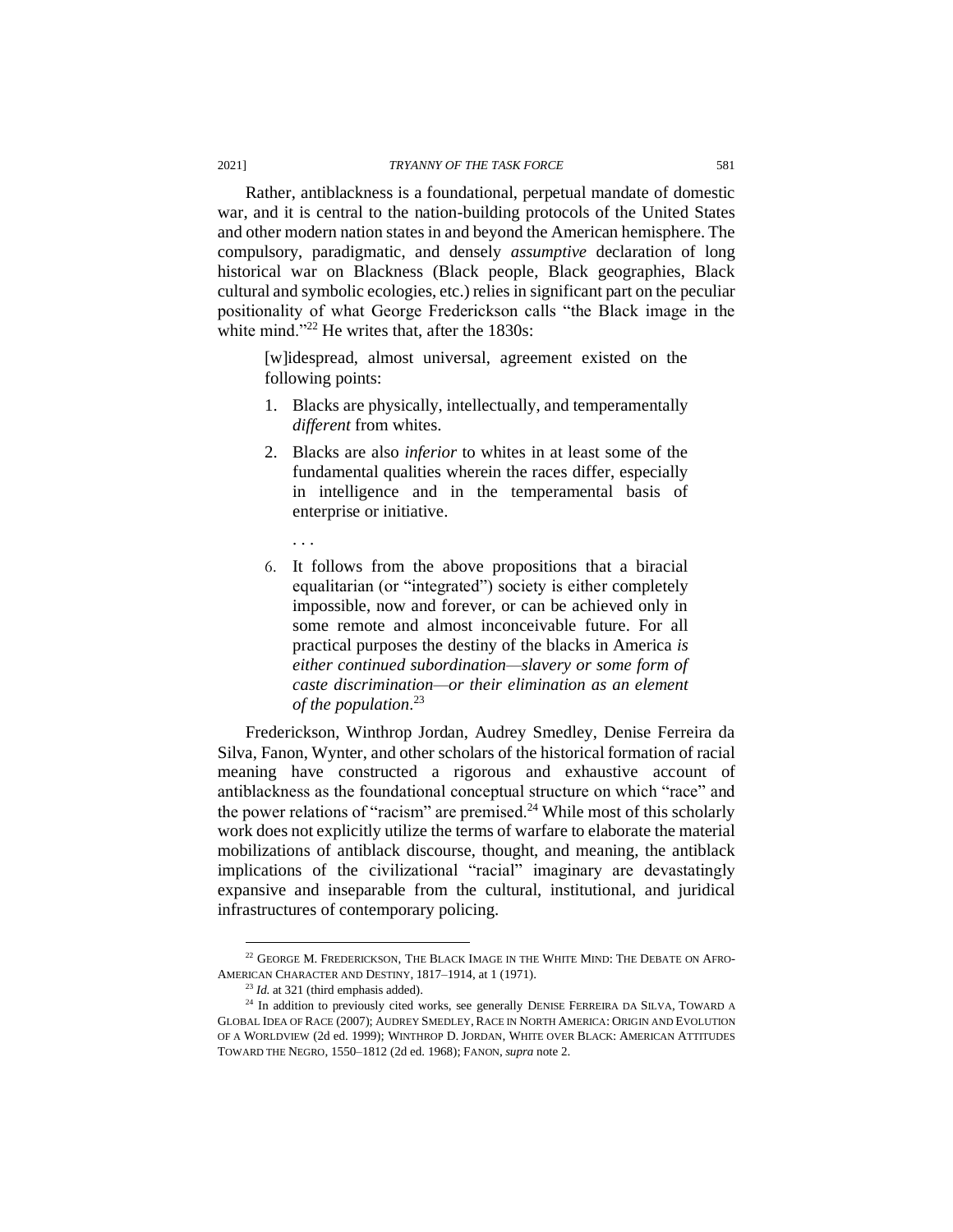#### 582 *CONNECTICUT LAW REVIEW* [Vol. 53:3

João H. Costa Vargas radically expands the conceptual and practical definition of antiblackness by addressing the pitfalls of contemporary mobilizations of "multiracial coalition."<sup>25</sup> Drawing from an archive of Black movements, communities, and historical figures—most prominently, longtime Los Angeles-based grassroots organizer and former Black Panther, Michael Zinzun—Vargas contends that antiblackness permeates the conceptual, political, and organizational premises of such coalitional forms by subsuming the (abolitionist) destructiveness and creativity of Black liberation to fraudulent promises of radical "anti-racist" inclusivity in civil society. His conceptualization of "oblique identification" identifies the insidious continuities of antiblackness in the political desires and practical agendas of multiracial coalitions, suggesting that their expressions of antiracism, social justice, Black solidarity, and other progressive-to-radical activist intentions are paradigmatically structured in abstractions and effective disavowals of Black being:

The focus on oblique identification is useful because it explains how nonblacks, when addressing the excesses of the antiblack, violent, and corrupt empire-state, assume and/or suggest a familiarity with Black suffering. . . . [S]uch assumptions of familiarity with Black suffering, and blackness more generally, are integral to the people-of-color concept, a critical component of the multiracial bloc. . . . [T]hese assumptions also serve to disavow the acknowledgment of antiblackness as a foundational, structural, ubiquitous, transhistorical, and present fact.<sup>26</sup>

Building on the analytical insight of scholars like Frederickson, Vargas, and others, i suggest that domestic war is not only premised on the ontological, epistemic, cultural, and political-economic violence of antiblackness but also on the mobilization of peculiar forms of antiblack *counterinsurgency* that articulate through liberal-to-progressive reformism. This is to argue that police reform is counterinsurgency, and counterinsurgency is primary to the waging of domestic war.

## II. COUNTERINSURGENCY CAMPUS,<sup>27</sup> PT. 1: UNIVERSITY OF CALIFORNIA, A CASE STUDY

Collective expressions of opposition to antiblack policing have recently flourished among University of California ("UC") faculty, employees, and students in organic connection to the 2020 uprisings, including the

<sup>25</sup> VARGAS, *supra* note 2, at 250.

<sup>26</sup> *Id.* at 241.

<sup>&</sup>lt;sup>27</sup> I borrow the title of this section from the book chapter, "The Counterinsurgent Campus." NICK MITCHELL, DISCIPLINARY MATTERS: BLACK STUDIES, WOMEN'S STUDIES, AND THE NEOLIBERAL UNIVERSITY (Duke Univ. Press, forthcoming 2021) (ms. at 119–63) (on file with author).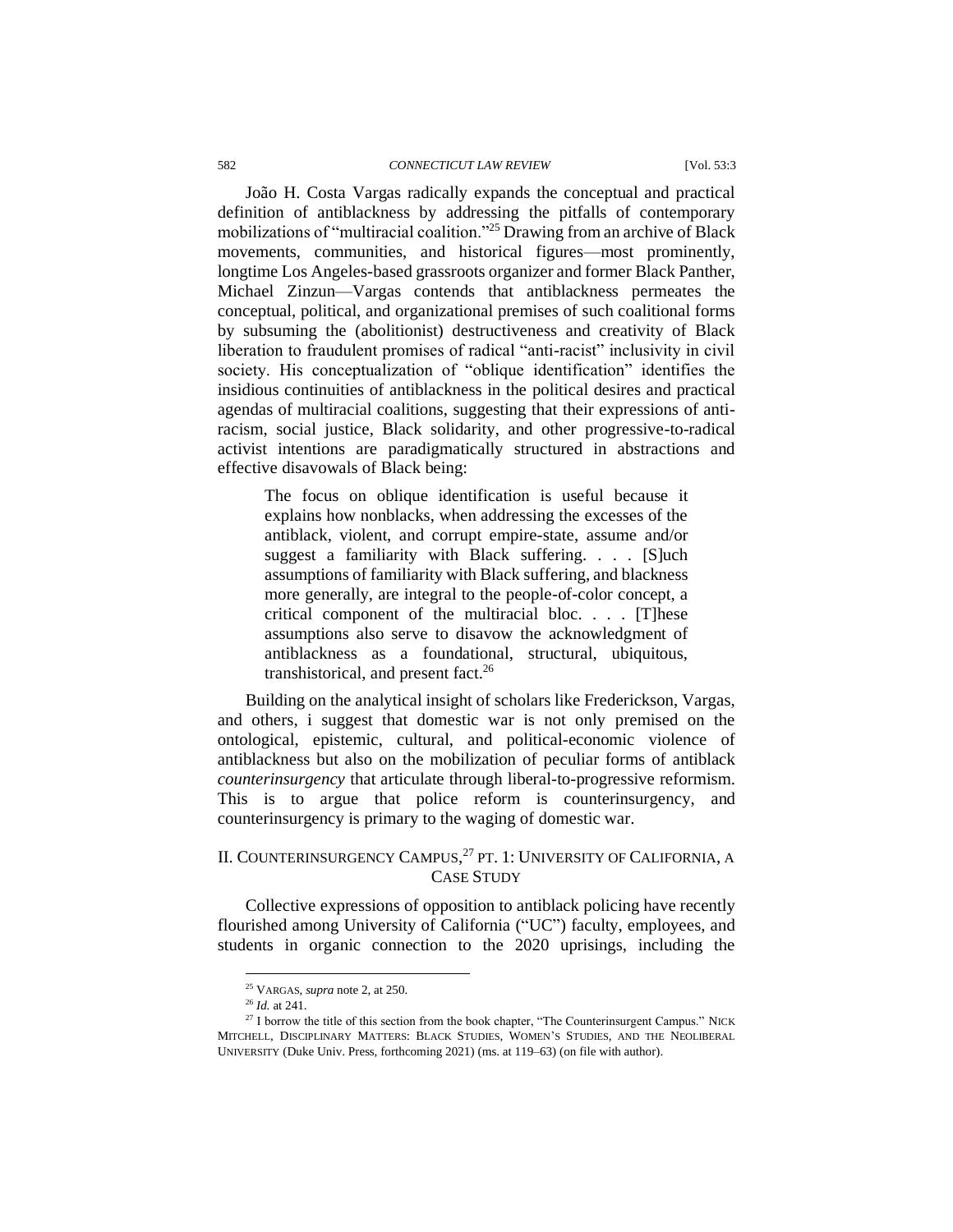abolitionist Cops Off Campus campaign led by the UC systemwide group UCFTP (of which i am an active member); the creation of the Divest/Invest collective at the UCLA campus; the abolitionist organizing of the UC Student Association; and numerous other mobilizations of campus-based groups including labor unions, student organizations, and research centers. These actions have been accompanied by dozens of public statements from departments, university administrators, and police chiefs expressing varieties of concern, outrage, sympathy, and disgust over recent police killings of Black people.<sup>28</sup> This climate of crisis has mirrored a broader, intensified national scrutiny of antiblack police violence and "systemic racism" that has yielded a spectrum of responses seeking a reformist restoration of law-andorder, political stability, and respectable policing. In this historical moment, UC provides an accessible context for a real-time case study of institutional reaction to widespread revolts and demonstrations that magnify what i have referred to as "the abolitionist historical imperative."

For the sake of transparency, i should disclose that i served as the faculty elected Chair of the UC Riverside Division (UCR) of the Academic Senate from September 2016 through August 2020, and i am in my twentieth year as a faculty member at UCR. A central responsibility of the UCR Senate Chair involves regular participation in the deliberation, consultation, and decision-making processes of the statewide UC Academic Council, which includes faculty Senate representatives from all ten UC campuses. This leadership position also requires attendance at numerous meetings each week with administrators from every corner of the Riverside campus, including Deans, the Provost, the Chancellor, and various Vice Provosts and Vice Chancellors. I draw heavily on my learned fluency of the UC administration's institutional customs, protocols, operational assumptions, and policing methods in the critical reflection that follows.

<sup>28</sup> *See* UC Cops Off Campus, FACEBOOK (Sept. 28, 2020, 2:22 PM), https://www.facebook.com/UCFTP/ (discussing the concepts, principles, and practical arguments supporting the abolition of police presence at the University of California); Cops Off Campus (@ucftp), TWITTER, https://twitter.com/ucftp (last visited May 27, 2021(detailing the various forms of abolitionist collective action, public education, and mobilization at North American college and university campuses); Cops Off Campus (@uc\_ftp), INSTAGRAM, https://www.instagram.com/uc\_ftp (last visited May 27, 2021) (displaying police abolition mobilizations and grassroots forms of abolitionist organizing on and near university and college campuses in California); *Divest/Invest: Organizing the Abolition University*, UCLA LUSKIN INST. ON INEQ. & DEMOCRACY, https://challengeinequality.luskin.ucla.edu/ abolition-repository (last visited Jan. 15, 2021) (detailing the movement by faculty and students at UCLA to redistribute funding from the UC police department to vital, underfunded or unfunded educational and student needs); Press Release, Varsha Sarveshwar, U.C. Student Ass'n President (June 2, 2020), https://ucsa.org/wp-content/uploads/2020/06/UCSA-Statement-Anti-Blackness-Police-Violence-

<sup>6</sup>\_2.pdf (explaining the fundamentally antiblack logic that animates the historical practices of University of California police); Thao Nguyen, *Coalition Launches Campaign to Remove Police from UC Campuses*, DAILY CALIFORNIAN (Sept. 6, 2020), https://www.dailycal.org/2020/09/04/coalitionlaunches-campaign-to-remove-police-from-uc-campuses (discussing the emergence of the UC Cops Off Campus movement).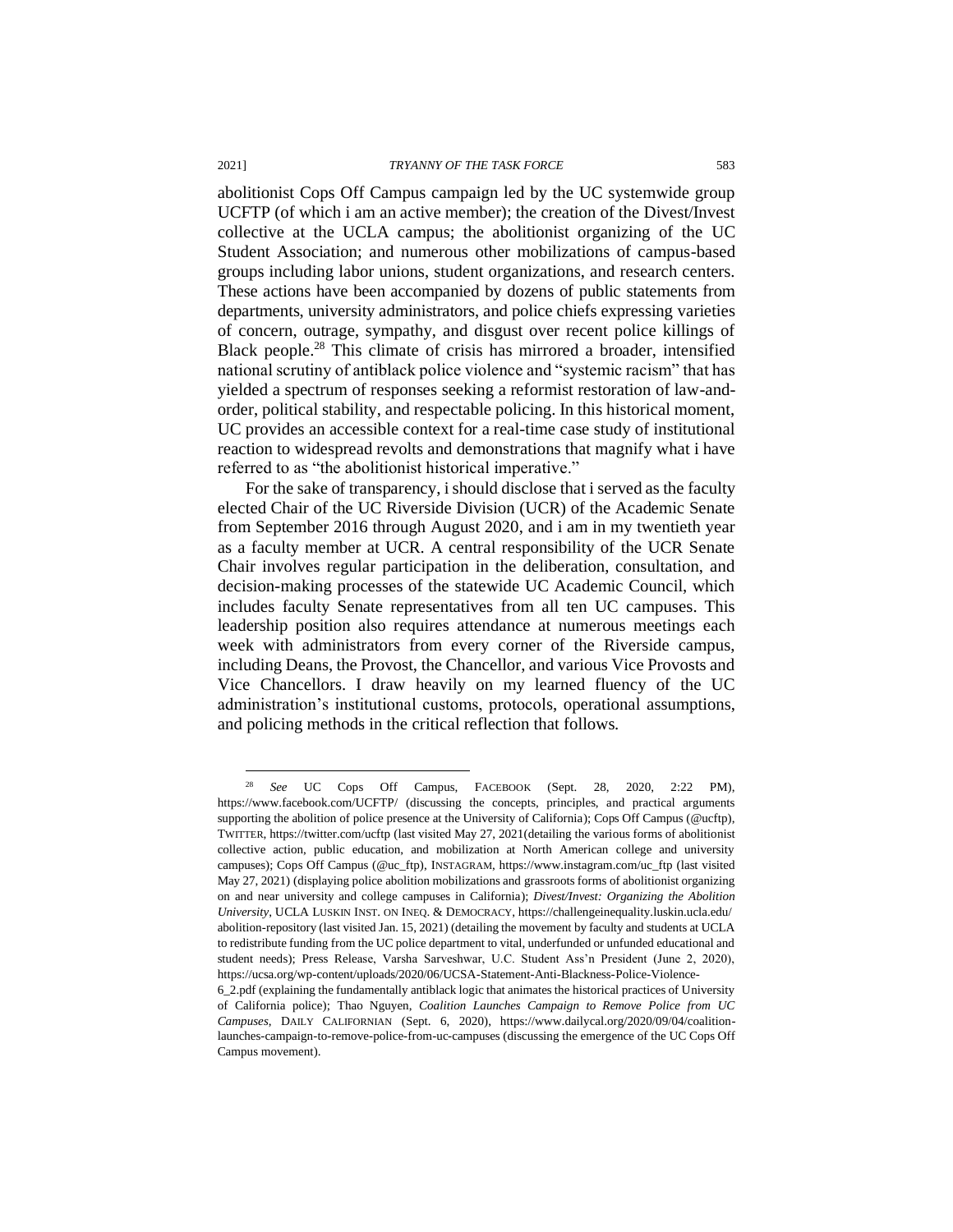#### A. *Case 1, Dumb Faith: The Academic Senate's "Recommendations for UC Policing"*

The UC Academic Council, acting as the leadership body of the faculty Senate, generated one of the UC system's earliest expressions of affinity with the 2020 rebellions. After extensive discussion and debate, the Council approved a set of systemwide "Recommendations for UC Policing" and conveyed them to the UC Office of the President in June 2020.<sup>29</sup> Widely circulated among UC faculty, the recommendations reflect some of the tensions between conservative/pro-police, reformist, abolitionist, and proto-abolitionist members of the Senate's Academic Council. While there were strong reactions from a few Council colleagues against demands for a comprehensive reassessment of the size, purpose, and very existence of UC police departments ("UCPD")—in fact, a small minority advocated the *expansion* of campus police forces in response to contemporaneous events—the resulting document articulates the historical stakes of the discussion through a framing that resonates abolitionist analyses of policing. From the preamble:

[T]he very foundation of modern American policing is structured in anti-Black repression and criminalization. This legacy remains embedded in mainstream police culture . . . .

. . . .

. . . Decades of efforts at police reform, including various forms of "community policing," police advisory and review boards, de-escalation and implicit bias training, body-worn cameras, and federal intervention via consent decrees, have failed to address the underlying legacies of racialized violence that lie at the heart of American policing.

Our campus police agencies are not exempt from these legacies and imperatives.<sup>30</sup>

Alongside several faculty colleagues, i participated in shaping the Council debate and drafting this missive to the UC President. This was one of the few moments in the history of the UC Academic Senate in which the Council substantially discussed UC's role in producing and sustaining antiblack *police terror* as a paradigmatic condition of the modern public research university's educational and work climate. The Recommendations for UC Policing read as follows:

1) Substantially defund general campus police and redistribute those resources to the study and development

<sup>&</sup>lt;sup>29</sup> Letter from Kum-Kum Bhavnani, Chair of the Assembly of the Acad. Senate & Fac. Rep. to the Regents, Univ. of California, to Janet Napolitano, President, Univ. of California (June 29, 2020), https://senate.universityofcalifornia.edu/\_files/reports/kkb-jn-recommendations-uc-policing.pdf.

<sup>30</sup> *Id.* at 2.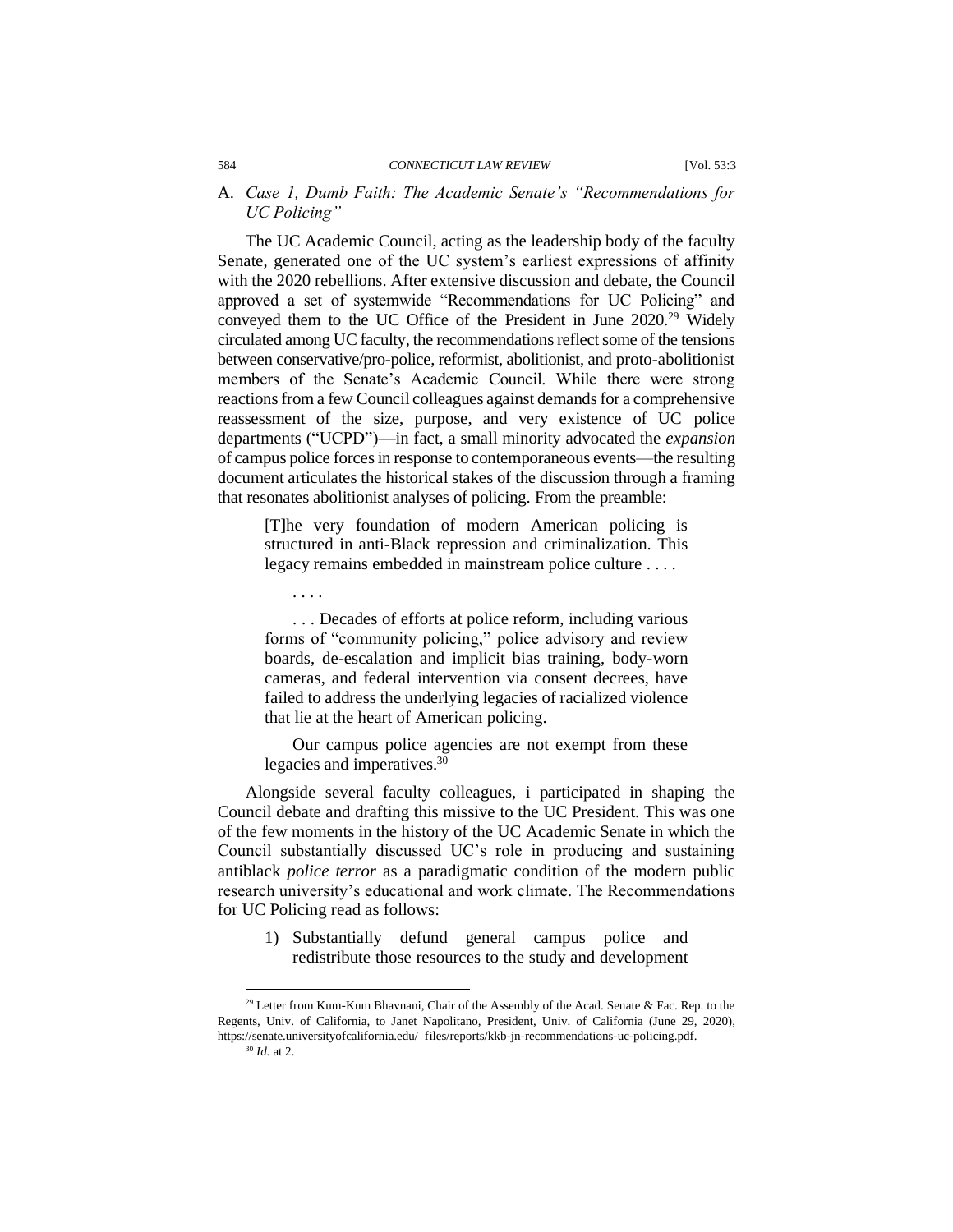of alternative modes of campus safety that minimize and/or abolish the reliance on policing and other criminalizing responses.

- 2) Invest in resources that promote mental and physical wellbeing of the campus community, specifically support services for Black students as well as for other marginalized student groups who have been historically targeted by police violence.
- 3) Ban firearms as standard equipment for police on the general campus.
- 4) Dissolve any existing partnership or cooperation agreements with non-UC law enforcement agencies and terminate any agreements to allow non-UC law enforcement agencies access to campus facilities or property.
- 5) Assemble groups at both the campus and systemwide level to discuss these recommendations and how to begin implementing them within a three-year period. In doing so, these groups should prioritize the participation of those who have traditionally experienced violence and mistreatment at the hands of police. Similar steps should also be considered at the health campuses to address the policing issues identified above, recognizing the higher security needs in these environments.<sup>31</sup>

This modest attempt at institutional intervention is characterized by a significant tension between the first and fifth recommendations. The first concisely outlines a proto-abolitionist approach to transforming the university's infrastructure of personal and collective safety, prioritizing the need to create concrete, effective alternatives to UC's cultural and material institutionalization of policing and criminalization. A growing curriculum of resources generated by grassroots organizations, abolitionist scholars, and globally respected activists is readily available to any institutional leaders who take seriously the responsibility to consider notions of "security" and "safety" that prioritize a transformative, rather than triage, approach to some of the primary expressions of antiblackness and asymmetrical endangerment, fear, and trauma in the university setting, including food insecurity, housing insecurity, (mental) health insecurity, and economic insecurity.<sup>32</sup> (I will revisit this abolitionist curriculum below).

<sup>31</sup> *Id.* at 3.

<sup>&</sup>lt;sup>32</sup> Data culled by the University of California Global Food Initiative in its 2017 report revealed that 44% of undergraduate students and 26% of graduate students reported experiencing food insecurity, with 5% of students stating that they experienced homelessness at some point during their enrollment. UNIV.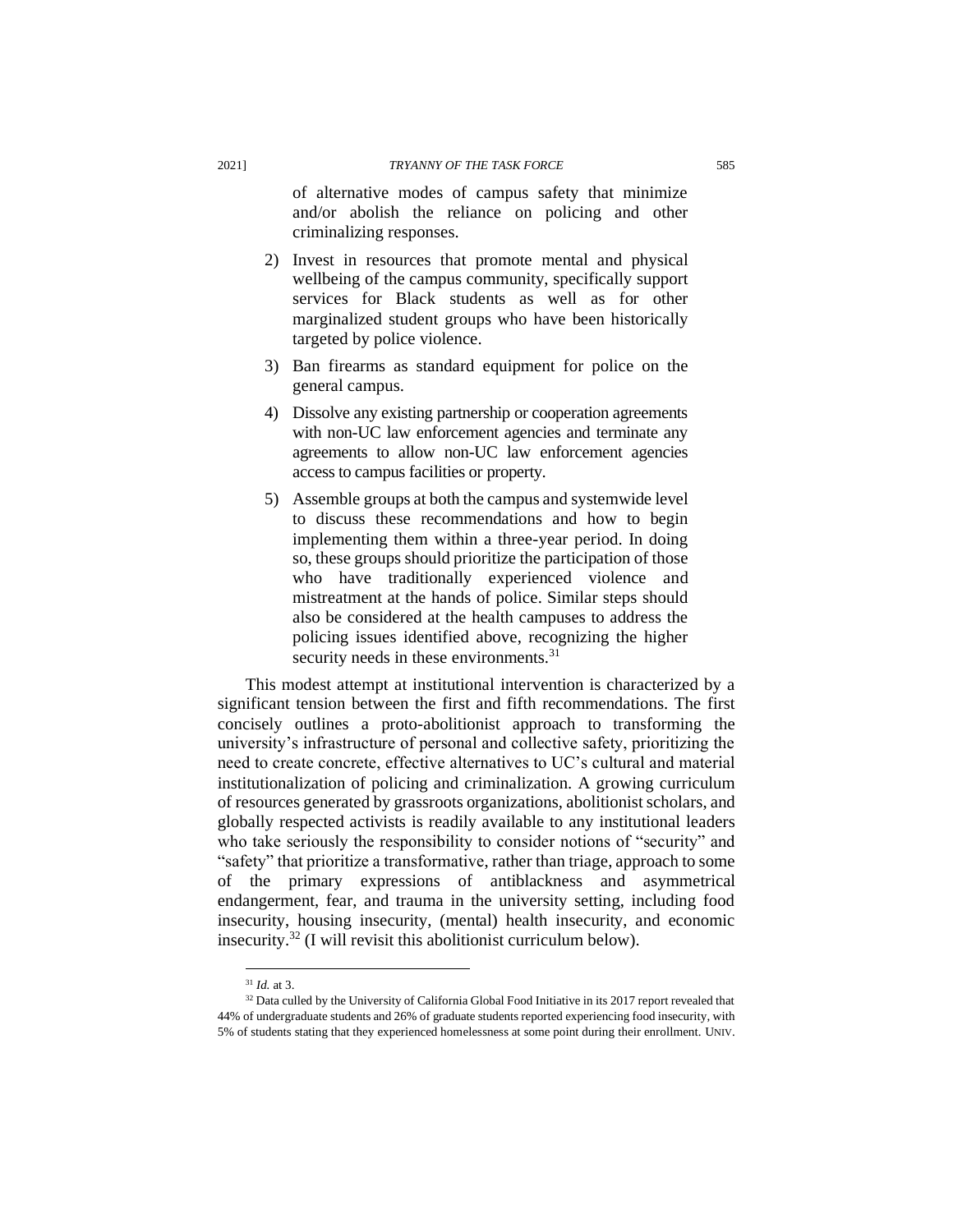#### 586 *CONNECTICUT LAW REVIEW* [Vol. 53:3

In contrast, the fifth recommendation is premised on an unspoken faith in the capacity and willingness of the University of California Office of the President ("UCOP") to "[a]ssemble groups" of campus constituents that are empowered to *implement* a comprehensive plan to minimize/abolish the campus police presence; support Black students and others historically targeted by police violence; immediately disarm UC police; and end cooperative relationships with outside police and sheriff's departments.<sup>33</sup> As of this writing, UCOP has not responded to the five recommendations, and it has instead continued to endorse a *consultative* process that is structured by an absence of accountability to anything beyond the consultative process in and of itself. This institutional tactic creates a self-reproducing tyranny that materializes in the form of the administrative task force

## B. *Case 2, Audit, Wash, and Repeat: The Aftermath of the UCOP Task Force on Universitywide Policing*

Former UC President Janet Napolitano (who left the post in August 2020), the Secretary of Homeland Security under President Barack Obama, exemplified the logic and function of such police reform task forces in her creation of the UC Presidential Task Force on Universitywide Policing in 2018. Charged with examining the police complaint process, use of force policies/training, "post-incident review processes for use of force," and "other significant events and community engagement," the task force was chaired by a Senior Vice President and Chief Compliance and Audit Officer.<sup>34</sup> A subsequent implementation plan was issued in June 2020, led by the "Systemwide Implementation" co-chairs, the Chief Financial Officer of UC Irvine and the Chief Campus Counsel of UC Merced.<sup>35</sup>

While it is beyond the intent of this Essay to thoroughly detail the content and outcomes of its full report, it is worth emphasizing that the Presidential Task Force was solely concerned with improving the UCPD's internal efficiency and restoring its institutional legitimacy in the aftermath of multiple prominent incidents of police violence against students during the 2010s. While Lieutenant John Pike's pepper spraying of UC Davis students during a nonviolent demonstration in 2011 was the most notorious of such spectacles, examples of the UCPD's proclivity for physical and

OF CAL. GLOB. FOOD INITIATIVE, GLOBAL FOOD INITIATIVE: FOOD AND HOUSING SECURITY AT THE UNIVERSITY OF CALIFORNIA 5–6 (2017), https://www.ucop.edu/global-food-initiative/\_files/foodhousing-security.pdf.

<sup>33</sup> Letter from Kum-Kum Bhavnani, *supra* note 29, at 3.

<sup>34</sup> RONALD S. CORTEZ & ELISABETH R. GÜNTHER, UNIV. OF CAL. PRESIDENTIAL TASK FORCE ON UNIVERSITYWIDE POLICING, IMPLEMENTATION REPORT 4 (2020), https://www.ucop.edu/policing-taskforce/uptf-final-implementation-report\_june-2020.pdf. [hereinafter UC PRESIDENTIAL TASK FORCE REPORT].

<sup>35</sup> *Id.* at 2.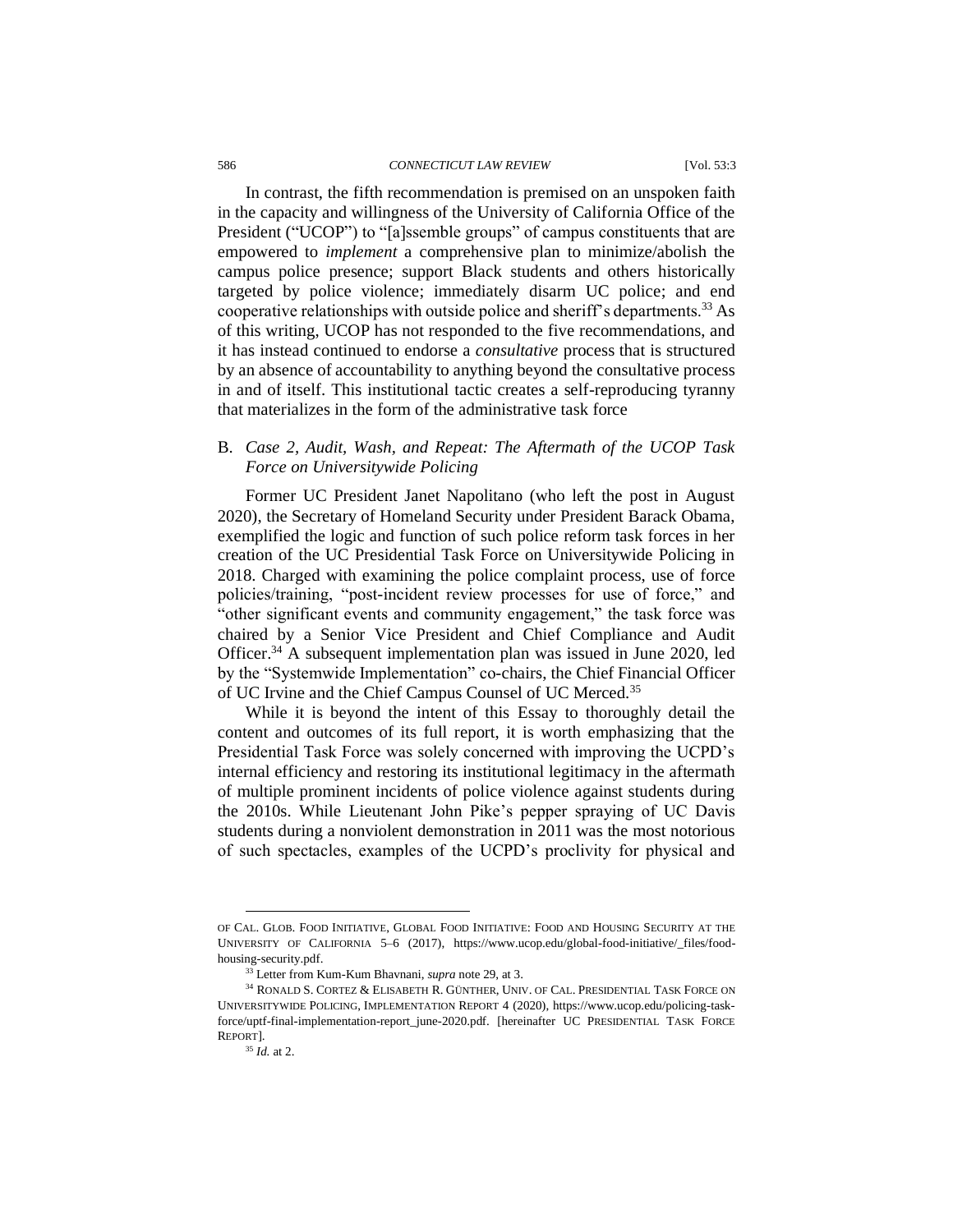chemical violence against campus and community members abound.<sup>36</sup> Yet, of the task force's twenty-eight recommendations, none alluded to this archive of violence as cause to reconsider the campus policing paradigm.

- Fifteen recommendations focus on data "transparency" and the rationalization of processes for filing and investigating complaints against the UC police; $37$
- Seven recommendations address "use of force" protocols and police training for "procedural justice, implicit bias, mental health, de-escalation, cultural sensitivity, sexual orientation[,] and trauma-informed interviewing," as well as "educational and awareness presentations or classes for students, staff and faculty";<sup>38</sup> and
- Five recommendations outline the need for campus-based "independent advisory boards" alongside measures to improve the UCPD's "community engagement."<sup>39</sup>

The twenty-eighth recommendation is to create the implementation plan itself.<sup>40</sup> While Napolitano's task force completed its work in 2019, it seems clear that the variously titled UC "campus safety" task forces created since June 2020 have drawn from her administrative blueprint.

As the UC Regents announced their selection of Michael V. Drake to succeed Napolitano as UC President in July 2020, the mandate for a renewed, public-facing round of police reform seemed clear.<sup>41</sup> Under the authority of Chancellor Cynthia Larive, the UCPD violently repressed the graduate student-led cost of living adjustment ("COLA") wildcat strike at

Instead:

<sup>36</sup> For examples of such violence, see Dylan Rodríguez, *Beyond "Police Brutality": Racist State Violence and the University of California*, 64 AM. Q. 301, 303 (2012); Gabe Schneider, *UC Campuses Have Disclosed Virtually No Records Under Police Transparency Law*, VOICE SAN DIEGO (May 12, 2020), https://www.voiceofsandiego.org/topics/public-safety/uc-campuses-have-disclosed-virtually-norecords-under-police-transparency-law; Tyler Kingkade, *University of California Campus Police Have History of Excessive Force Against Protesters*, HUFFINGTON POST (Dec. 9, 2011, 7:01 AM), https://www.huffpost.com/entry/california-campus-police-clash-with-protesters-ows\_n; Paul D. Thacker, *Shock and Anger at UCLA*, INSIDE HIGHER ED (Nov. 17, 2006), https://www.insidehighered.c om/news/2006/11/17/shock-and-anger-ucla; Lauren Hernández & Sarah Ravani, *Students Protest UC Berkeley Police Arrests They Say Were Racially Motivated*, S.F. CHRON. (Mar. 20, 2019, 7:36 PM), https://www.sfchronicle.com/crime/article/Students-racially-profiled-brutalized-by-13701947.php.

<sup>37</sup> UC PRESIDENTIAL TASK FORCE REPORT, *supra* note 34, at 7–13, 44–50.

<sup>38</sup> *Id.* at 14–19, 37–43.

<sup>39</sup> *Id.* at 20–36.

<sup>40</sup> *Id.* at 51.

<sup>41</sup> Univ. of California Off. of the President, *Michael V. Drake to Become 21st President of the University of California*, U.C. (July 7, 2020),https://www.universityofcalifornia.edu/press-room/mi chael-v=drake-become-21st-president-university-california.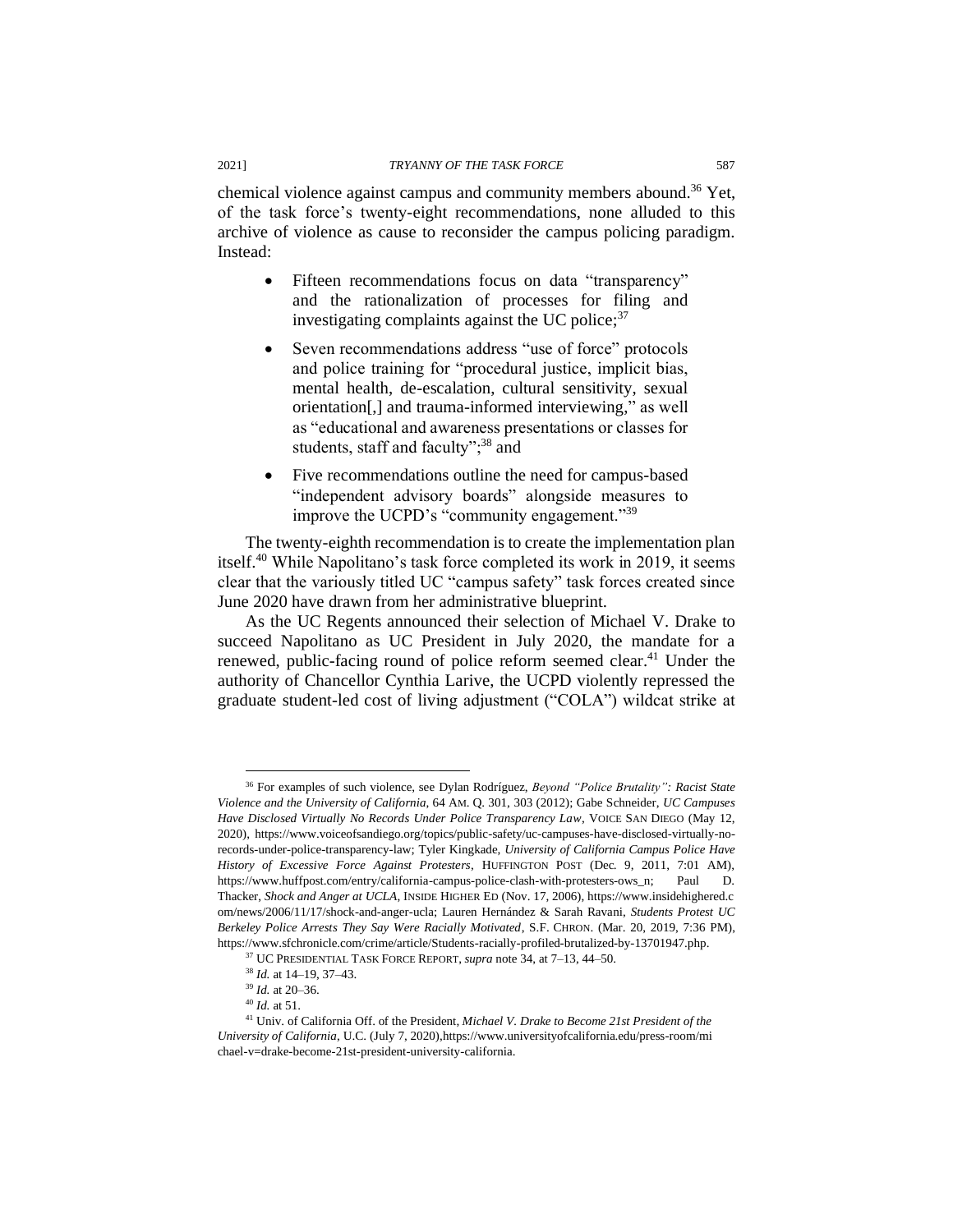UC Santa Cruz in the early months of  $2020$ .<sup>42</sup> After the police killing of George Floyd, the Los Angeles Police Department ("LAPD") prevailed on an agreement with the UCLA administration to convert Jackie Robinson Stadium into a temporary outdoor jail for people arrested during mass demonstrations throughout Los Angeles.<sup>43</sup> At the time of the incoming UC President's appointment, widespread condemnation of UC administrators' history of sanctioning such state violence seemed to mesh with his poignant account of his own encounters with police harassment:<sup>44</sup> "It's been a part of American life for all too long, and it's something that needs to stop and we need to find better ways of being able to keep our communities safe."<sup>45</sup> Widely acclaimed for his impressive academic and administrative credentials, Drake is also the first Black President of the University of California.<sup>46</sup>

During the latter part of 2020, chancellors at individual UC campuses convened various task forces and advisory boards as part of an urgent administrative attempt to navigate the crisis of police legitimacy. $47$ Revealing of the UC administration's acute anxiety over such criticism is UC Davis Chancellor Gary May's ambitious naming of his "Next Generation Reforms to Advance Campus Safety" task force.<sup>48</sup> Without exception, these campus-based task forces have replicated the UCOP script of institutional virtue-signaling via conspicuous declarations to thoroughly review police protocols and policies, while promising to be responsive to the

<sup>42</sup> *Campaign Timeline*, PAY US MORE UCSC, https://payusmoreucsc.com/campaign-timeline (last visited Apr. 4, 2021).

<sup>43</sup> Nina Agrawal, *'Violation of Our Values,' UCLA Chancellor Says of LAPD's Use of Jackie Robinson Stadium*, L.A. TIMES (June 4, 2020, 12:31 PM), https://www.latimes.com/california/story/20 20-06-04/ucla-chancellor-calls-lapd-use-of-jackie-robinson-stadium-to-process-arrests-a-violation.

<sup>44</sup> *See* Lachlan Summers & Kathryn Gougelet, *Whose University? When Police Pass the Baton to Campuses*, SOC'Y FOR ANTHROPOLOGY WORK 2 (Dec. 1, 2020), https://saw.americananthro.org/pub/w hose-university-when-police-pass-the-baton-to-campuses/release/1 (discussing the UC administration's mobilization of massive police force to repress the graduate student cost of living adjustment strike at the University of California, Santa Cruz in early 2020); Agrawal, *supra* note 43 (discussing the UC police department's cooperation with local police departments to facilitate detention of people participating in mass demonstrations and protests); *Statement on LAPD Using Jackie Robinson Stadium*, UCLA NEWSROOM (June 4, 2020), https://newsroom.ucla.edu/releases/ucla-a-violation-ofour-values (publishing UCLA Chancellor's public disavowal of the LAPD's use of Jackie Robinson Stadium to detain/incarcerate people protesting the police killing of George Floyd).

<sup>45</sup> Teresa Watanabe, *UC President-Elect Michael V. Drake Knows Firsthand About Harsh Police Tactics*, L.A. TIMES (July 8, 2020, 3:44 PM), https://www.latimes.com/california/story/2020-07-08/ucpresident-elect-michael-v-drake-knows-firsthand-about-harsh-police-tactics.

<sup>46</sup> Brakkton Booker, *Michael Drake Will Be the 1st Black President in U.C. System's 152-Year History*, NPR (July 8, 2020, 1:28 PM), https://www.npr.org/sections/live-updates-protests-for-racialjustice/2020/07/08/888945992/michael-drake-will-be-the-first-black-president-in-u-c-systems-152 year-history.

<sup>47</sup> Angela Davis, Melina Abdullah & Robin DG Kelley, *California Must Lead the Way in Abolishing School and University Campus Police*, SACRAMENTO BEE (Jan. 31, 2021, 9:36 AM), https://www.sacbee.com/opinion/op-ed/article248636275.html.

<sup>48</sup> Letter from Gary S. May, Chancellor, Univ. of California Davis, to Colleagues (June 11, 2020), https://www.ucdavis.edu/sites/default/files/news/campus-news/2020/jun/charge-letter-20200611.pdf.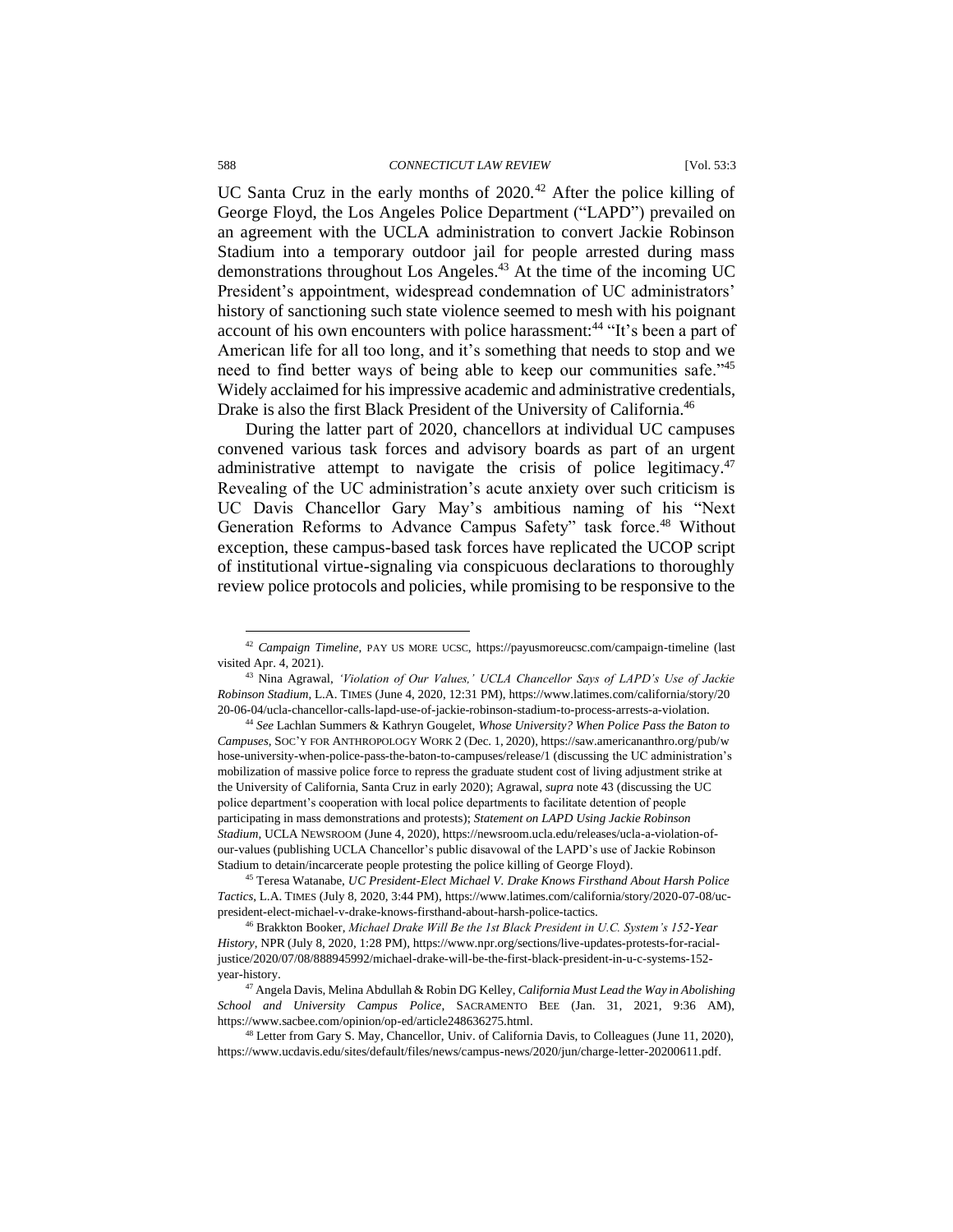localized, campus-specific concerns of (Black) staff, faculty, students, and surrounding communities.<sup>49</sup>

The task force and advisory board appointees are culled from campus administrators, including UC police chiefs, Provosts, Deans, Vice Chancellors, and campus counsel; students; faculty; staff; alumnx; and affiliated community members. A central operative assumption of these consultative groups is the *guaranteed* existence, public funding, and generalized institutional futurity of the UCPD—a rare luxury of entitlement for any non-academic campus unit in the face of COVID-19 pandemic-induced budget austerity.<sup>50</sup> Indicative of the relative invulnerability of UC policing to budgetary contingencies is a table from the UC President's July 2020 report to the UC Regents, which indicates a projected *increase* in UCPD funding for the 2020–2021 fiscal year:<sup>51</sup>

| $\sim$ angles of $\sim$ angles $\omega$ is $\sim$<br>THURS, I DEED LIGHT MICH DIMEDI |              |              |                      |  |
|--------------------------------------------------------------------------------------|--------------|--------------|----------------------|--|
|                                                                                      | FY 18-19     | FY 19-20     | FY 20-21 (projected) |  |
| UC Berkelev*                                                                         | \$13,872,000 | \$15,741,000 | \$15,793,000         |  |
| <b>UC</b> Davis                                                                      | \$11,979,000 | \$13,393,000 | \$15,121,000         |  |
| <b>UC</b> Irvine                                                                     | \$15,200,825 | \$17,640,793 | In progress          |  |
| <b>UC Los Angeles</b>                                                                | \$21.094.516 | \$21,663,372 | \$22,182,739         |  |
| <b>UC</b> Merced                                                                     | \$4,353,804  | \$4,638,542  | \$4,852,023          |  |
| <b>UC Riverside</b>                                                                  | \$7.971.153  | \$8,325,720  | \$8,690,839          |  |
| <b>UC Santa Barbara</b>                                                              | \$9,241,303  | \$9,641,701  | In progress          |  |
| <b>UC Santa Cruz</b>                                                                 | \$6.171.219  | \$6.965,349  | \$6,965,349          |  |
| <b>UC San Diego</b>                                                                  | \$14,875,000 | \$14,044,000 | \$13.921.000         |  |
| <b>UC San Francisco</b>                                                              | \$22,100,000 | \$24,100,000 | \$25,100,000         |  |

**Table 2: UC Police Department Budget** 

Cannus by Cannus Reigh Summary Table: Police Department Rudget

To the extent that campus safety task forces help sustain the institutional legitimacy, cultural normalization, and everyday presence of police power (violence/terror) in the university, the projected increase to the UCPD budget is but one empirical reflection of an insidious tyranny.

Co-workers, students, and surrounding publics form the assumptive audience of campus-based consent to such task forces' expedited

<sup>49</sup> Davis, Abdullah & Kelley, *supra* note 47.

<sup>50</sup> *See, e.g.*, Dan Fost, *UCSF Task Force Recommends Holistic Approach to Creating a Safe Campus Environment*, U. CAL. S.F.: CAMPUS NEWS (Nov. 13, 2020),

https://www.ucsf.edu/news/2020/11/419026/ucsf-task-force-recommends-holistic-approach-creatingsafe-campus-environment (exemplifying the insulation of campus police from discussion of substantial budget cuts or elimination); UNIV. CAL. IRVINE: PUB. SAFETY ADVISORY COMM., https://psac.uci.edu (last visited Apr. 3, 2020) (demonstrating the presumption of fully funded police force as the premise of campus public safety protocols); Letter from Gary S. May to Colleagues, *supra* note 48 (exemplifying how university administrators seek to defend the legitimacy and robust institutional presence of campus police by advocating piecemeal reforms, trainings, and public-facing town halls).

<sup>51</sup> UNIV. OF CAL. OFF. OF THE PRESIDENT, REPORT TO MEMBERS OF THE COMPLIANCE AND AUDIT COMMITTEE: UNIVERSITY OF CALIFORNIA COMMUNITY SAFETY 6 tbl.2 (July 29, 2020), https://regents.universityofcalifornia.edu/regmeet/july20/c6.pdf.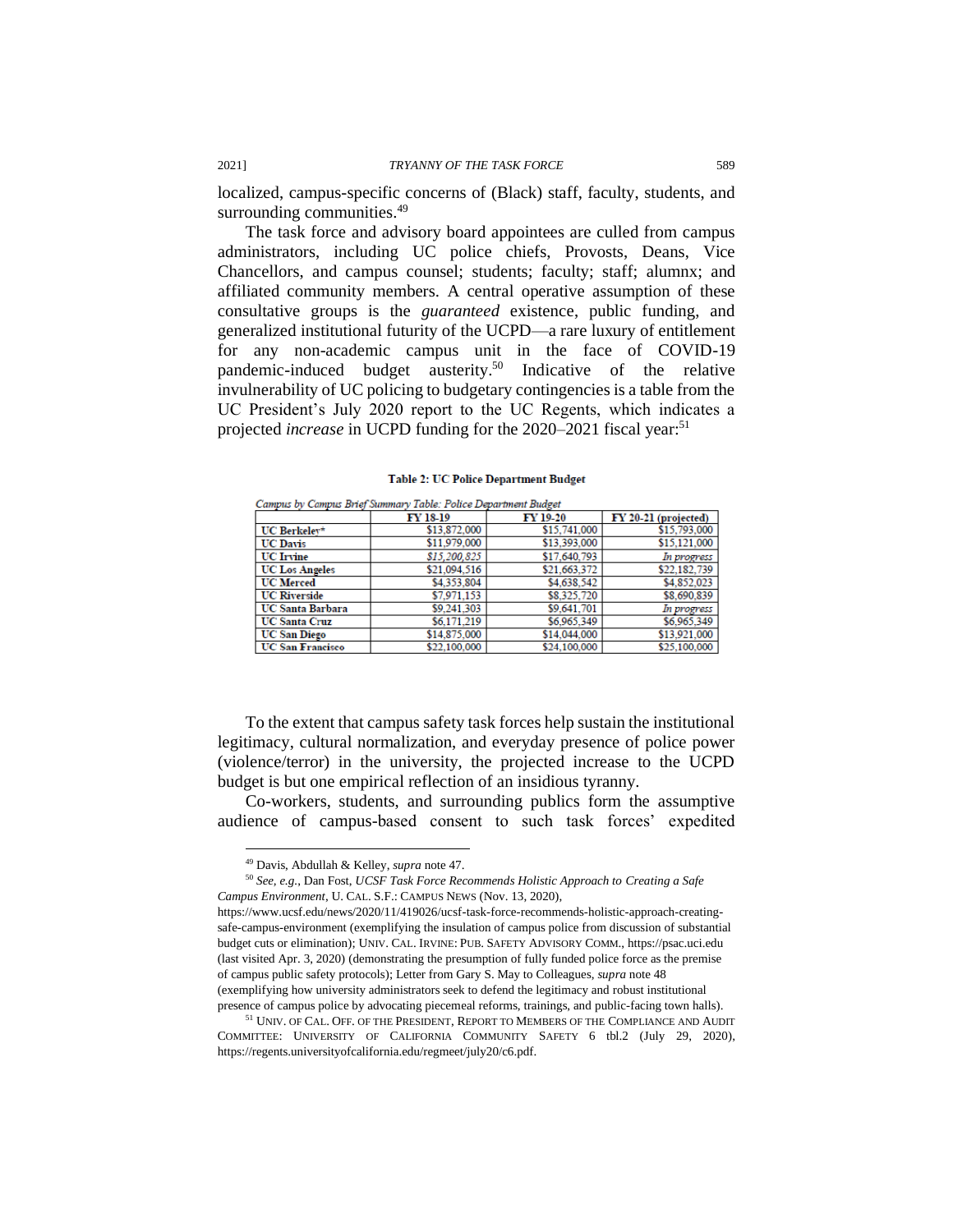#### 590 *CONNECTICUT LAW REVIEW* [Vol. 53:3

assessment, re-legitimization, and piecemeal reform of campus-based policing. These presumed constituencies can and must be understood as actual and potential *subjects of abolitionist insurgency* whose capacity for collective mobilization, strategic disorder (protest, labor and scholar strikes, solidarity actions, etc.), and shared critical analysis poses a danger to the university administration's conception of "campus security"—that is, localized law-and-order.

#### C. *Case 3, Tyranny of the Task Force: UC Riverside (2020–2021)*

Upon forming the UC Riverside Campus Safety Task Force in September 2020, Chancellor Kim A. Wilcox described its purpose as a "review [of] our overall campus safety efforts, focusing primarily on operation of the UCR Police Department and its relationship to other entities on campus and throughout the community."<sup>52</sup> While it was offered wide latitude "to prioritize topics that they believe to be more important," Wilcox took special pains to address what he considered to be the limits of the Task Force's charge:

I am not asking the Task Force to opine on the issue of whether we should maintain a police force. *We are better served as a community by having our own police force, which reflects our values and reports to the campus*. Without our own police, we would fall under the jurisdiction of the Riverside Police Department and the Riverside County Sheriff. In addition to losing direct oversight and accountability to our campus, reliance on an outside police force would likely increase response times in emergency situations. Additionally, response by those with less knowledge of our campus, facilities, and operations would likely impact effectiveness.<sup>53</sup>

A close reading of two aspects of Wilcox's qualifying statement is requisite to the task of fully comprehending the assumptive premises of the UCR Task Force's convening.

First, while it is a common rhetorical convention for elected officials, police chiefs, and other institutional executives and administrators to invoke a universalized notion of "our values" in the course of rationalizing their decision-making processes, such pronouncements avert sober consideration of the ethical premises of the university. What if "our values," read as the institutionally enforced priorities of the university, effectively (though tacitly) *encompass* systemic, discursive, normalized antiblackness and antiblack policing at the very same time they fetishize notions of Black

<sup>52</sup> Kim A. Wilcox, *Campus Safety Task Force Announcement*, INSIDE UCR (Sept. 14, 2020), https://insideucr.ucr.edu/announcements/2020/09/14/campus-safety-task-force-announcement.

<sup>53</sup> *Id.* (emphasis added).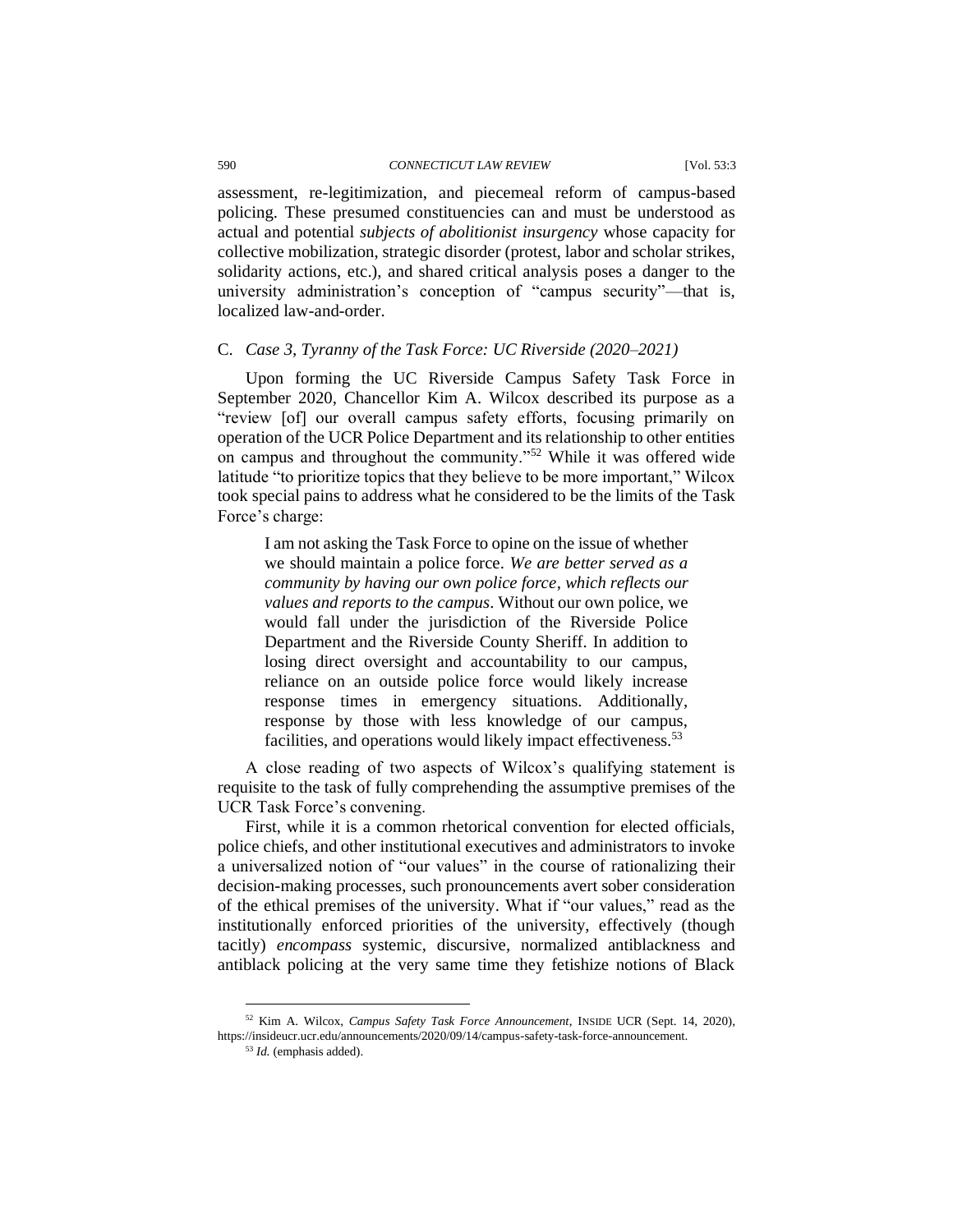student "success" and graduation rates?<sup>54</sup> Posed another way: How does the policing of Black people, Black presence, and Black (intellectual, cultural, and social) life form the historical conditions of possibility for "our values," which, in turn, cohere institutional notions of "diversity, inclusion, and equity (DEI)," including—and especially—when they are applied to the work of university policing task forces?

Second, Wilcox's preemptive dismissal of police abolition as exposing the campus to the jurisdiction of the city police and county sheriff is a red herring due to the longstanding police policy of "concurrent jurisdiction." The UC's Universitywide Police Policies and Administrative Procedures define the arrangement as follows:

#### **CONCURRENT JURISDICTION**

**202.** Jurisdiction is shared with local law enforcement agencies. The county sheriff's department has concurrent jurisdiction on all campuses and upon all properties owned or controlled by the University located within the county. If the campus or property is located within a municipality, the city police department has concurrent jurisdiction.<sup>55</sup>

Put simply, city and county police forces *already* have shared authority with the UC Riverside Police Department on campus and campus-owned property.<sup>56</sup> Concurrent jurisdiction is a common arrangement for university and college campuses that house their own police forces.<sup>57</sup> Under concurrent jurisdiction, a campus administration usually creates a mutually recognized agreement (memorandum of understanding) with city police and county sheriff's departments that allows the university/college police to operate

<sup>54</sup> *See, e.g.*, Teresa Watanabe, *African American Students Thrive with High Graduation Rates at UC Riverside*, L.A. TIMES (June 23, 2017, 4:00 AM), https://www.latimes.com/local/lanow/la-me-ucriverside-black-students-20170623-htmlstory.html (providing examples of how university administrations opportunistically narrate Black undergraduate graduate rate data as evidence of the institution's overarching success in achieving diversity, equity, and inclusion objectives).

<sup>55</sup> UNIV. OF CAL., UNIVERSITYWIDE POLICE POLICIES AND ADMINISTRATIVE PROCEDURES para. 202 (2011), https://policy.ucop.edu/doc/4000382/PoliceProceduresManual.

<sup>56</sup> Univ. of Cal. Riverside, *Campus Policy Number: 850-40*, UCR POL'YS & PROCS. (2009), https://fboapps.ucr.edu/policies/index.php?path=viewPolicies.php&policy=850-40.

<sup>&</sup>lt;sup>57</sup> For examples of concurrent jurisdiction at university police departments, see UNIV. OF BALT., POLICE POL'YS § 2.412.02(A) (2011), http://www.ubalt.edu/about-ub/offices-and-services/universitypolice/police-policies-community-service-complaints/concurrent-jurisdiction.cfm; UNIV. OF TEX. SYS., UTS 160 JURISDICTION OF COMMISSIONED PEACE OFFICERS Sec. 6 (2018), https://www.utsystem.edu/sites/policy-library/policies/uts-160-jurisdiction-commissioned-peaceofficers; *Authority and Jurisdiction*, SMU POLICE DEP'T, https://www.smu.edu/BusinessFinance/Police/About/Authority-and-Jurisdiction (last visited Apr. 4, 2021); Aaron Davis, *University of Maryland Police Expands Its Concurrent Jurisdiction*, UNIV. OF MD. POLICE DEPT. (Sept. 16, 2013, 2:36 PM), https://umpdnews.umd.edu/node/122.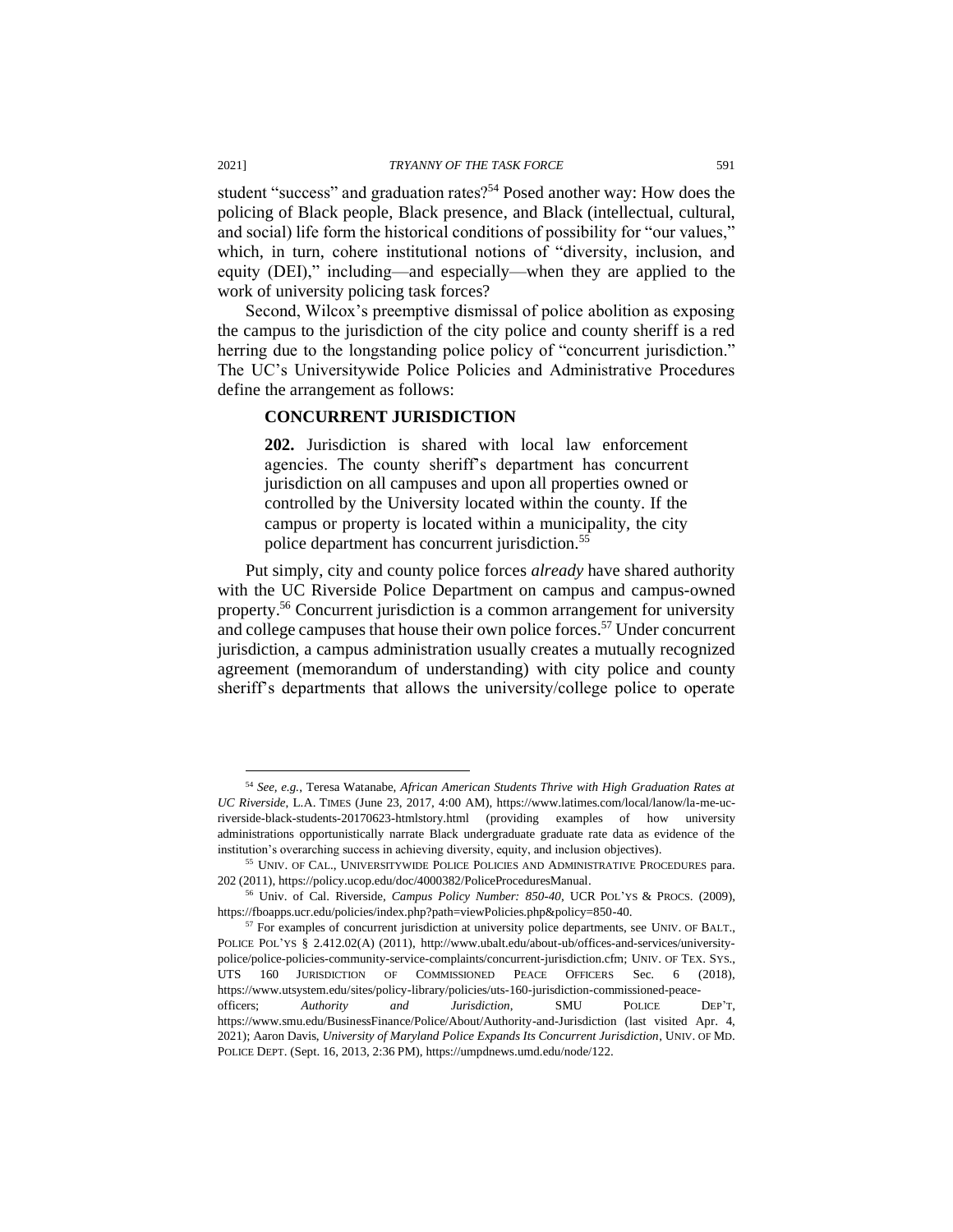with relative autonomy on campus grounds<sup>58</sup> (or, in the UCPD's case, "within one mile of the [campus's] exterior boundaries"<sup>59</sup>).

Importantly, there is no inherent prohibition against the possibility of a university negotiating concurrent jurisdiction with external police departments *in the absence of a campus police force*, provided alternative (abolitionist) forms of security and safety are instituted in place of the campus police force. Such alternatives might include:

- mutually beneficial safety-focused partnerships with grassroots community groups and organizations, including religious, social, educational, addiction rehabilitation, and service-oriented groups;
- externally administered, and institutionally binding, transformative justice processes;
- organized free public access to otherwise privatized and inaccessible university resources, including classes, libraries, performance spaces, and computer labs;
- radically expanded free and/or progressively subsidized health services made available on or near campus;
- university-supported food and housing security resources, including emergency housing, accessible campus and campus-supported farming, and healthy food pantries;
- feminist/queer/trans focused self-defense training, inclusive of collective, proactive forms of protection against gender and sexual violence;
- robust mutual aid efforts with adjoining communities of displaced, criminalized, and economically vulnerable people; and
- rigorous martial arts, crisis management, trauma and defensive training for non-police, campus-based emergency/first responders

Examples of such abolitionist and proto-abolitionist community safety infrastructures are easily studied, economically feasible, and could be reshaped and adapted to the geographies of specific campuses. Ujimaa Medics, Dream Defenders, Critical Resistance, All of Us or None, Survived & Punished, The Red Nation, Project NIA, Big Door Brigade, Reclaim the Block, and numerous other organizations enact abolitionist, feminist, queer,

<sup>58</sup> For an example of one such memorandum of understanding, see *Memorandum of Understanding with the Glendora Police Department*, CITRUS COLL., https://www.citruscollege.edu/campussafety/Pag es/MOU.aspx (last visited Apr. 4, 2021).

<sup>59</sup> UNIV. OF CAL., *supra* note 55, at para. 201.1.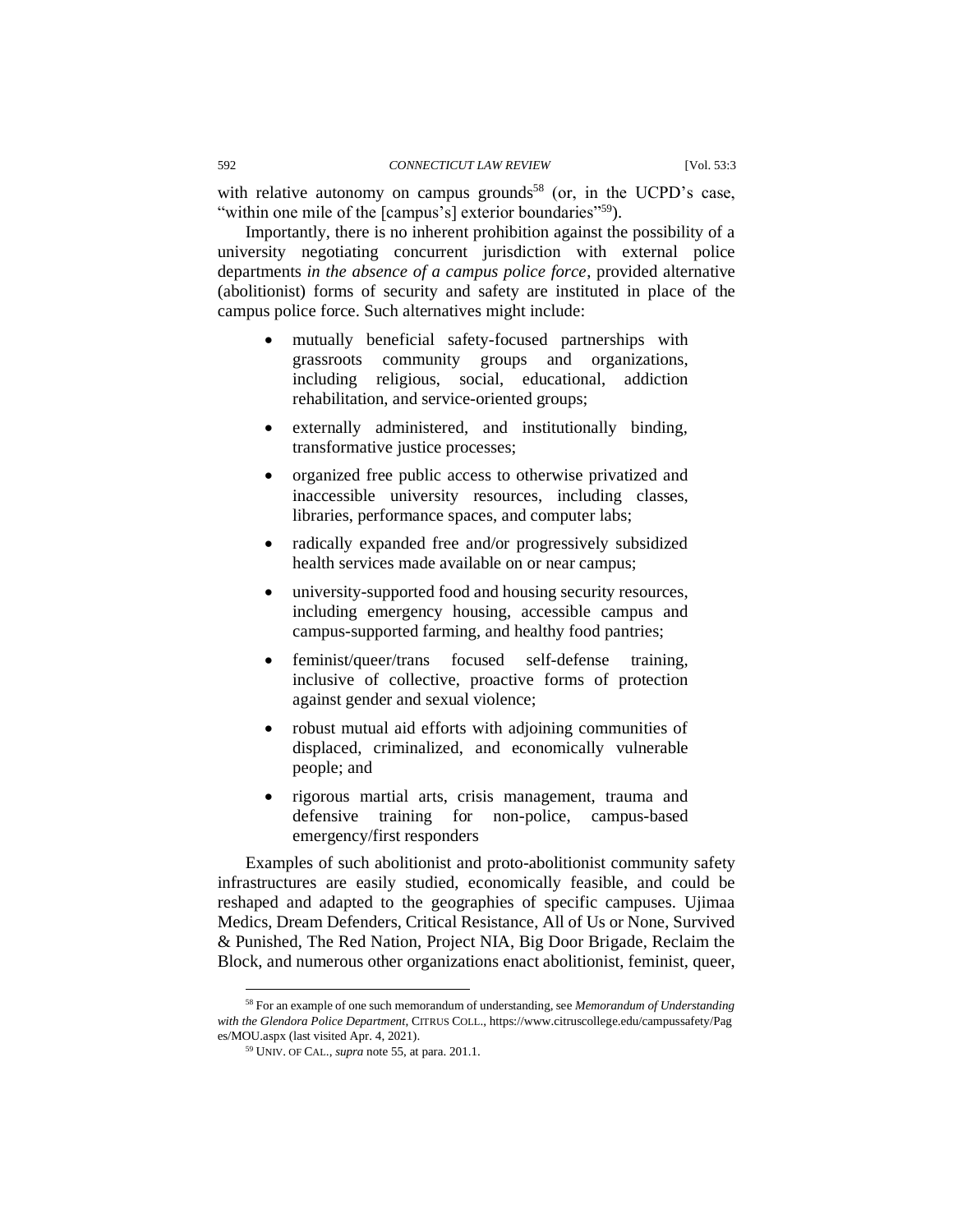trans, disability-centered, Black liberation, Indigenous self-determination, and community caretaking practices that create transformative conditions of everyday life in radical opposition to (and effective replacement of) police power.<sup>60</sup> Crucially, such practices demonstrate the capacity to foster decriminalizing, non-oppressive, anti-violent, and radically respectful relations premised on abolitionist principles anchored in a dynamic, changing Black Radical Tradition.<sup>61</sup>

The spectacle of the UCR Task Force's one hour virtual "town hall," held on November 12, 2020, evidenced the administrative leadership's lack of preparation, research, and seriousness in grasping its topic, despite the fact that, according to Associate Chancellor Christine Victorino, the Task Force was provided a "shared drive with scholarly work in the area of [sic] police abolitionism and racial profiling."<sup>62</sup> This hour-long online interaction with the campus community provided ample reason to conclude that the Task Force's primary purpose—in resonance with the Chancellor's protective pro-UCPD dictate—is to support and defend the existence of the campus police while making non-binding, consultative suggestions for modest revision of some of its internal and public-facing practices.<sup>63</sup> While the Chair of the Task Force (a local attorney and UCR alumnus), upon being inundated with critical questions and challenges from abolitionist students and faculty (including me), assured the hundred or so audience members that the group was "open" to considering abolitionist alternatives to the UCRPD, the prominent (and periodically defensive) presence of UCR Police Chief John Freese undermined the Chair's generous claim.<sup>64</sup>

In response to Freese's description of the "diversity" of the UCRPD ("We have twenty-two male officers, three female, one Asian [sic] officer,

<sup>60</sup> For general information regarding these organizations, see *About Us*, UJIMAA MEDICS, *supra* note 10; *Ideology*, DREAM DEFENDERS, https://dreamdefenders.org/ideology (last visited Jan. 11, 2021); *What is the PIC? What is Abolition?*, CRITICAL RESISTANCE, http://criticalresistance.org/about/not-socommon-language (last visited Jan. 11, 2021); *All of Us or None*, LEGAL SERVS. FOR PRISONERS WITH CHILD., https://prisonerswithchildren.org/about-aouon (last visited Jan. 11, 2021); *About S&P*, SURVIVED & PUNISHED, https://survivedandpunished.org/about (last visited Jan. 11, 2021); *About*, RED NATION, http://therednation.org/about (last visited Jan. 11, 2021); *About Us*, PROJECT NIA, https://project-nia.org/mission-history (last visited Jan. 11, 2021); *About Big Door Brigade*, BIG DOOR BRIGADE, https://bigdoorbrigade.com/about (last visited Jan. 11, 2021); *About Reclaim the Block*, RECLAIM THE BLOCK, https://www.reclaimtheblock.org/home/#about (last visited Jan. 11, 2021).

<sup>61</sup> *See* Robin D. G. Kelley, *Foreword* to ROBINSON, *supra* note 5, at xxv (discussing the suppleness and lasting significance of what Cedric Robinson defines as the Black Radical Tradition); FUTURES OF BLACK RADICALISM 10, 12–13 (Gaye Theresa Johnson & Alex Lubin eds., 2017) (detailing recent and developing Black futurities, movements, and knowledge production based on the long genealogies of Black radicalism, including abolition).

<sup>62</sup> Task Force on Campus Safety, *Nov. 12 Town Hall Recording*, UNIV. OF CAL. RIVERSIDE OFF. OF THE CHANCELLOR, at 24:21 (Nov. 12, 2020), https://chancellor.ucr.edu/task-force-campus-safety (recording and meeting minutes may be accessed through the website). Full transparency: this shared drive apparently includes at least one of my published scholarly articles on policing and police violence in the UC system.

<sup>63</sup> *Id.*

<sup>64</sup> *Id.* at 50:16.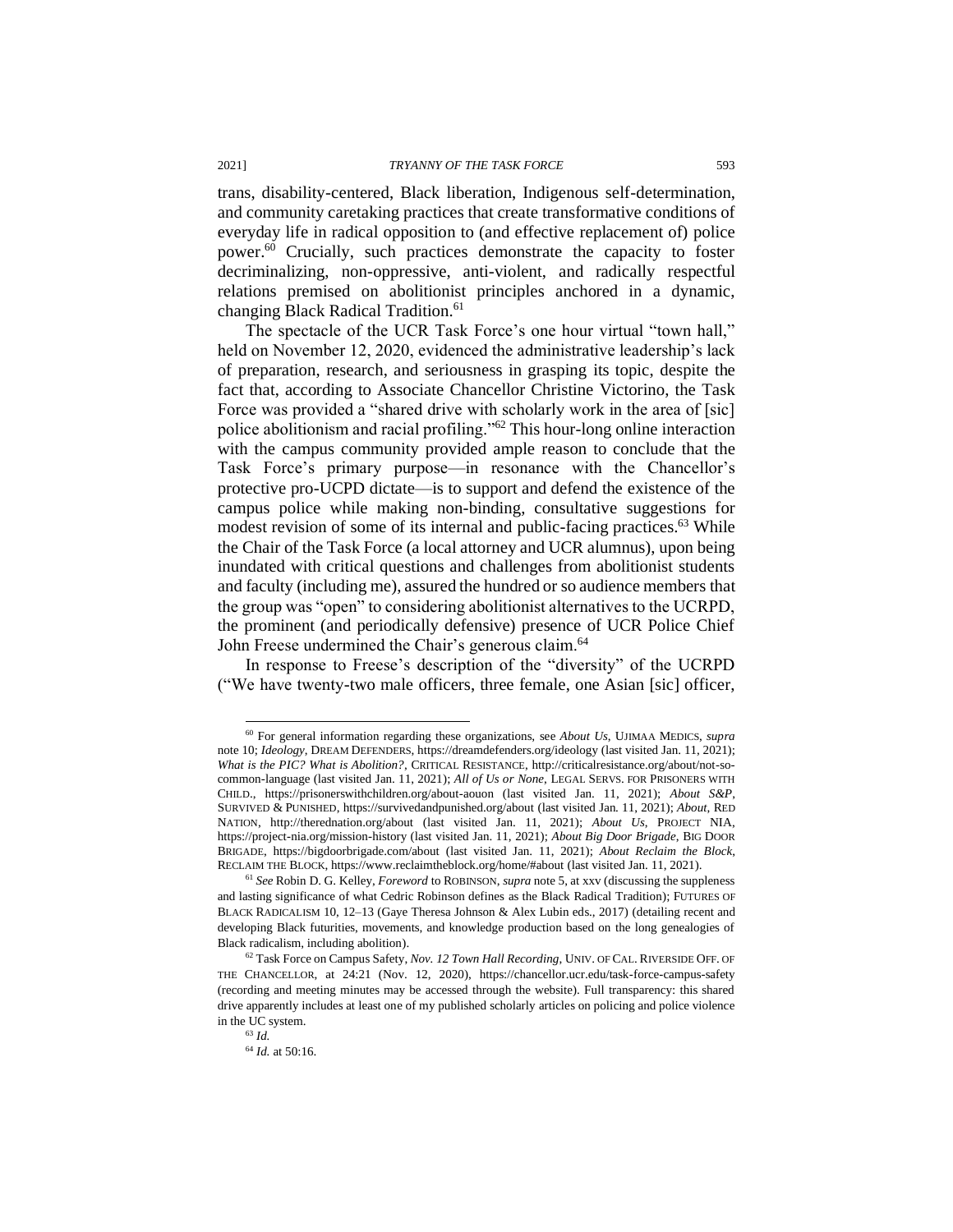two Black officers, seven Hispanic [sic] officers, and fifteen white officers"),<sup>65</sup> i posed a written question to the panel: "Is the Task Force aware that increased diversity of police personnel does not lead to less racist, less sexist, less transphobic, less antiblack police practices?"<sup>66</sup> The Police Chief's rambling response to this rudimentary question incited a lack of confidence in the Task Force's credibility and analytical rigor, given Freese's central role in its deliberations:

We—like all police departments—we hire from the human race, and it doesn't matter what color our police officers are. Police officers, just like any human beings, can have, um, feelings and things that are a part of their lives and that they act on, sometimes subconsciously. And as the leader of this department, I've always had a clear stance that we do not stand for any kind of prejudiced behavior from our officers . . . . [T]he best way I can answer that question is that we do the best with hiring from the human race. I acknowledge that it doesn't matter what color or the makeup of our police department or any police department, you're, you're uh, you're dealing with human beings.<sup>67</sup>

The public "chat" component of the town hall was flooded with critical commentary regarding the Task Force's seemingly contradictory statements of purpose, as well as questions regarding the UCR administration's competence in comprehending (not to mention addressing) the intertwined matters of policing, antiblackness, and abolitionist approaches to "campus safety." Especially revealing is a passage from the minutes of the Task Force meeting held immediately after the Town Hall: "[UCR Police Chief] John Freese raised his concern about a recommendation for abolishing the police force; [Associate Chancellor] Christine Victorino suggested focusing on developing justified, well-founded, and implementable recommendations."<sup>68</sup>

While the Town Hall was nothing short of an administrative shitshow, the Task Force continued its work unabated, spurred by a January 2021 deadline to submit "recommendations" to the Chancellor. Serious questions about the Task Force's credibility persisted, due in part to administrative incompetence in the appointment of its members. At least two Black student appointees were not initially asked for their consent to be part of the Task Force, and one was no longer enrolled at the university at the time of their

<sup>65</sup> *Id.* at 11:45.

<sup>66</sup> *Id.* at 31:41.

<sup>67</sup> *Id.* at 32:07.

<sup>68</sup> Task Force on Campus Safety, *Minutes*, UNIV. OF CAL. RIVERSIDE OFF. OF THE CHANCELLOR (Nov. 12, 2020), https://chancellor.ucr.edu/sites/g/files/rcwecm761/files/2020-12/CSTFMeetingMinute s111220.pdf [hereinafter Task Force on Campus Safety, *Minutes* (Nov. 12)].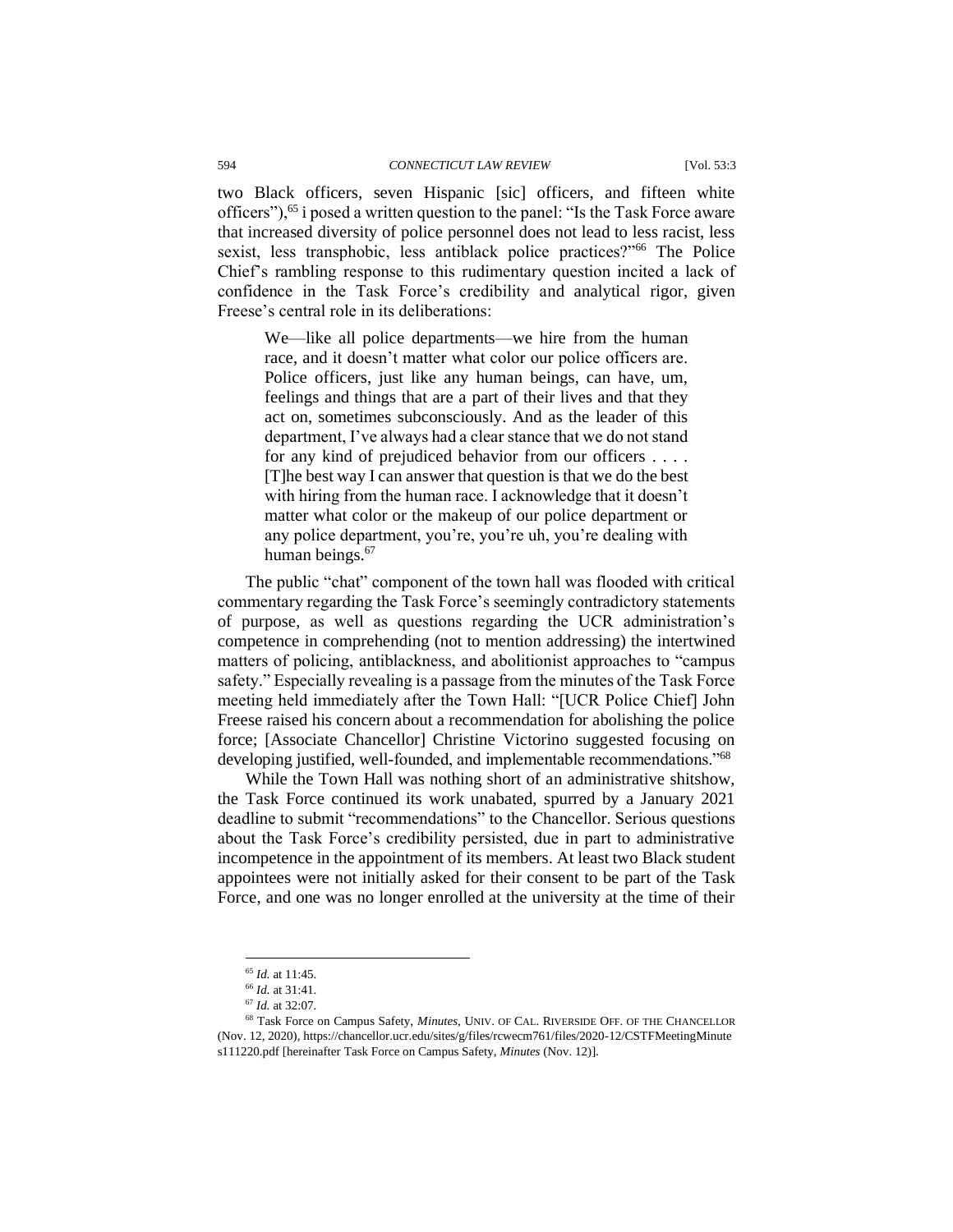appointment (their name is still listed as a Task Force member as of this writing in early January 2021).

A casual glance at the Task Force's meeting agendas and minutes betrays an ideological and procedural commitment to police power that is unmoved by a precious few members' earnest attempts to generate discussions of defunding/redistributing the police budget and the need for institutional measures that could fractionally reduce the police presence. The agenda for its December 10, 2020 meeting was entirely devoted to a presentation and discussion with the University of Oregon Chief of Police, although members were encouraged to watch a "restorative justice presentation" on their own time.<sup>69</sup> Other meeting agendas covered a variety of piecemeal proposals and assessments, including discussions of police uniforms; an informational overview of the UCR Police Department; ideas for increasing UCRPD interaction with students and the campus community via annual town halls; "meet and greets;" weekly office hours; a proposal for a "UCPD statement on social justice and/or systemic racism;" a UCPD recommendation to create a "community panel" interview for new officer recruitments and internal promotions; and a (perhaps inevitable) proposal to create a police oversight committee.<sup>70</sup>

Yet, it seems clear that questions of credibility and competence have little to do with the Task Force's most important purpose: *to simply exist* for a finite period. To be fair, the UCR example is utterly typical of administrative efforts to domesticate, incorporate, and/or dissipate abolitionist and proto-abolitionist critique and movement against policing and antiblackness. I therefore offer this case study as a symptomatic, rather than provincialized, one. My modest hope is that this grounded critical analysis of one instance will encourage some readers to identify and intervene on similar and analogous forms of counterinsurgency in their own institutions and communities.

<sup>69</sup> Task Force on Campus Safety, Agenda, UNIV. OF CAL. RIVERSIDE OFF. OF THE CHANCELLOR (Dec. 10, 2020), https://chancellor.ucr.edu/sites/g/files/rcwecm761/files/2020-12/CSTFAgenda121020 20.pdf.

<sup>70</sup> Task Force on Campus Safety, Agenda, UNIV. OF CAL. RIVERSIDE OFF. OF THE CHANCELLOR (Oct. 14, 2020), https://chancellor.ucr.edu/sites/g/files/rcwecm761/files/2020-10/Campus\_Safety\_Task \_Force%20Agenda\_10-14-2020.pdf; Task Force on Campus Safety, Minutes, UNIV. OF CAL. RIVERSIDE OFF. OF THE CHANCELLOR (Oct. 29, 2020), https://chancellor.ucr.edu/sites/g/files/rcwecm761/files/202 0-11/CSTFMeeting%20Minutes102920.pdf; Task Force on Campus Safety, Agenda, UNIV. OF CAL*.* RIVERSIDE OFF. OF THE CHANCELLOR (Nov. 25, 2020), https://chancellor.ucr.edu/sites/g/files/rcwecm7 61/files/2020-11/CSTFAgenda11252020.pdf; Task Force on Campus Safety, Agenda, UNIV. OF CAL. RIVERSIDE OFF. OF THE CHANCELLOR (Dec. 10, 2020), https://chancellor.ucr.edu/sites/g/files/rcwecm7 61/files/2020-12/CSTFAgenda12102020.pdf.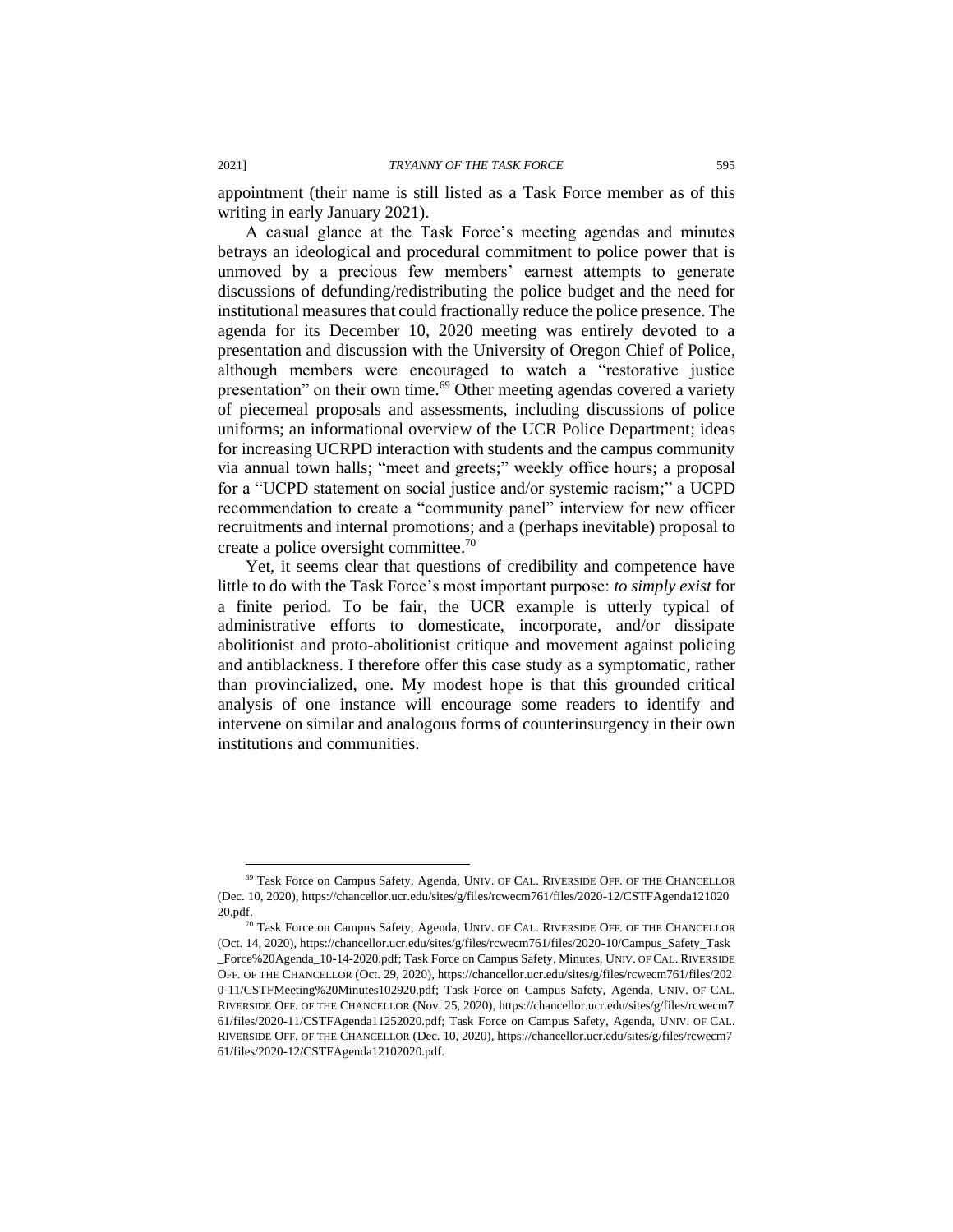Counterinsurgency often takes the form of responsive, sympathetic, mediating, or otherwise friendly gestures to actual and potential communities of "insurgents." In fact, the curricular framework of the U.S. Army's *Counterinsurgency* field manual is significantly oriented around the rhetoric, propaganda, and public-facing ceremonies of ostensible societal *reform*. While the bulk of *Counterinsurgency* explicates military strategies, tactics, protocols, and (leadership) training for neutralizing resistance to U.S. occupation and "integrating civilian and military activities"<sup>71</sup> (Chapter Two), it also considers the need to create a (no less militarized) bureaucratic *pedagogical* capacity that adapts to changing conditions of potential political and cultural instability. A section from the field manual titled "The Learning Imperative" contextualizes the analysis that i am developing in this section:

Army and Marine Corps leaders need to visualize the operational and informational impact of many tactical actions and relate their operations to larger strategic purposes. . . . *Open channels of discussion and debate are needed to encourage growth of a learning environment* in which experience is rapidly shared and lessons adapted for new challenges. The speed with which leaders adapt the organization must outpace insurgents' efforts to identify and exploit weaknesses or develop countermeasures.<sup>72</sup>

If ongoing and emerging movements for police and carceral abolition are (or suggest potential for) a viable formation of domestic or campus-based insurgency, it should be expected that a full mobilization toward a counterinsurgent "learning environment" will rely on a combination of state and extra-state strategies that galvanize a wave of police reform messaging via elected officials, philanthropic foundations and nonprofit organizations, schooling and educational institutions, corporations, industrialized professional sports, and religious leaders, among others.

The public university—and UC, in particular—is a historically significant site of such forms of counterinsurgency, not only because UC serves as an infrastructure for research and teaching agendas that support (and define) the cultural, juridical, social scientific, and technological formations of modern domestic and global policing/warfare, but also because it *actively uses police power on its employees, students, and visitors in its daily operations* through electronic and video surveillance, plainclothes observation of demonstrations and political events, detention and arrest of suspected unauthorized campus visitors, militarized responses

<sup>71</sup> COUNTERINSURGENCY, *supra* note 15, at i.

<sup>72</sup> *Id.* para. 7-46 (emphasis added).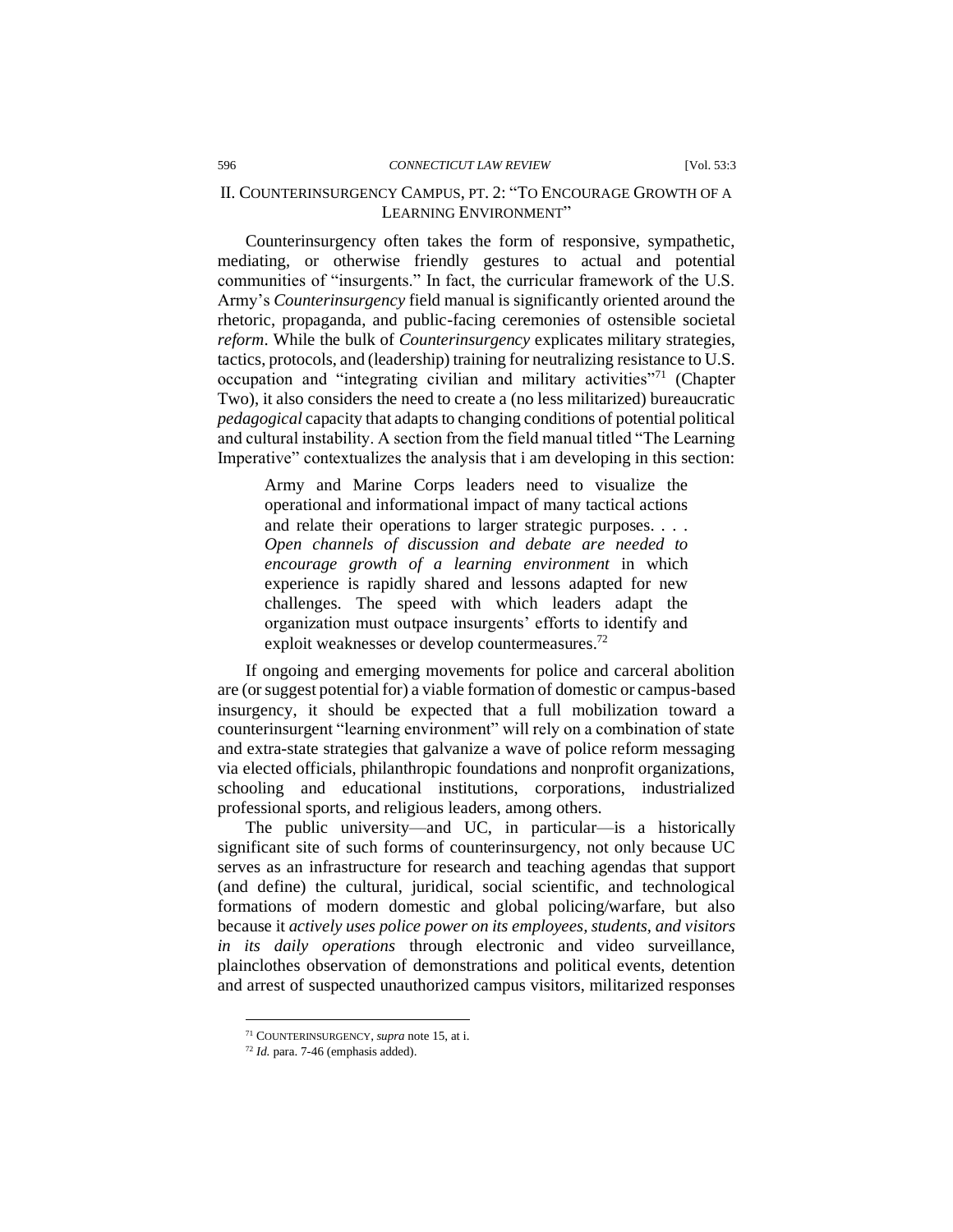to protest mobilizations, and an armed patrolling presence (etc.).<sup>73</sup>Alison Howell's notion of "martial politics" clarifies how "certain forms of warfare are produced by, and produce, academic disciplines," arguing that "academic disciplines, or indeed the university as a whole . . . are not innocent domains sullied by military values. Rather . . . their form and function are embedded in how they emerge out of and simultaneously shape warfare."<sup>74</sup>

A rudimentary inventory of the UCPD's jurisdictional power affirms Howell's analysis of the university as a constitutive site of (domestic) war. Far from being a junior corollary of city police, county sheriffs, or the highway patrol, the UCPD, established in 1947, has statewide authority in California; its officers are charged with exercising their "power[] [and] authority . . . (a) upon the campuses of the University of California and an area within one mile of the exterior boundaries of each thereof, [and] (b) in or about other grounds or properties owned, operated, controlled or administered by the Regents of the University of California . . . ."<sup>75</sup>

The public ritual of the police reform task force reproduces the legitimacy of this police presence by inviting criticism of its excess, dysfunction, mismanagement, corruption, antiblackness, racism, misogyny, queer phobia, transphobia, ableism, and white supremacy (etc.). Such task forces are *a production and performance of police power* and are thus constitutive of, rather than external to, it; their deliberations (including task force reports, white papers, and recommendations) extend the technology of policing to incorporate the ceremonial participation of critics, individualized and communal targets of police terror, and survivors of acute (and homicidal) police violence. These processes tend to not only incorporate the direct participation of police, but also extend the reach of domestic counterinsurgency as a defense of the fundamental legitimacy of police power (violence) and police militarization (domestic war). This counterinsurgency serves to protract and reproduce antiblack state violence at the very same time that it solicits indignant outrage against it. Yet, the omnipresence of police reform task forces at university and college

<sup>73</sup> *See generally* Alison Howell, *Forget "Militarization": Race, Disability and the "Martial Politics" of the Police and of the University*, 20 INT'L FEMINIST J. POL. 117 (2018) (discussing the constitution of academic disciplines by police/martial power, and vice versa]; DIANE C. BORDNER & DAVID M. PETERSEN, CAMPUS POLICING: THE NATURE OF UNIVERSITY POLICE WORK (1983) (discussing the  $20<sup>th</sup>$  century origins of campus police departments); STUART SCHRADER, BADGES WITHOUT BORDERS: HOW GLOBAL COUNTERINSURGENCY TRANSFORMED AMERICAN POLICING (2019) (explaining the shifts and expansions of contemporary United States policing through the influence of military counterinsurgency concepts and strategies); MARK NEOCLEOUS, THE FABRICATION OF SOCIAL ORDER: A CRITICAL THEORY OF POLICE POWER (2000) (discussing the conceptualization of modern social formations as expressions of police power); John J. Sloan, *The Modern Campus Police: An Analysis of their Evolution, Structure, and Function*, 11 AM.J. POLICE 85 (1992) (explaining the systemic concepts that form the institutional foundations of campus police).

<sup>74</sup> Howell, *supra* note 73, at 127, 129.

<sup>75</sup> CAL. EDUC. CODE § 92600 (West 2020).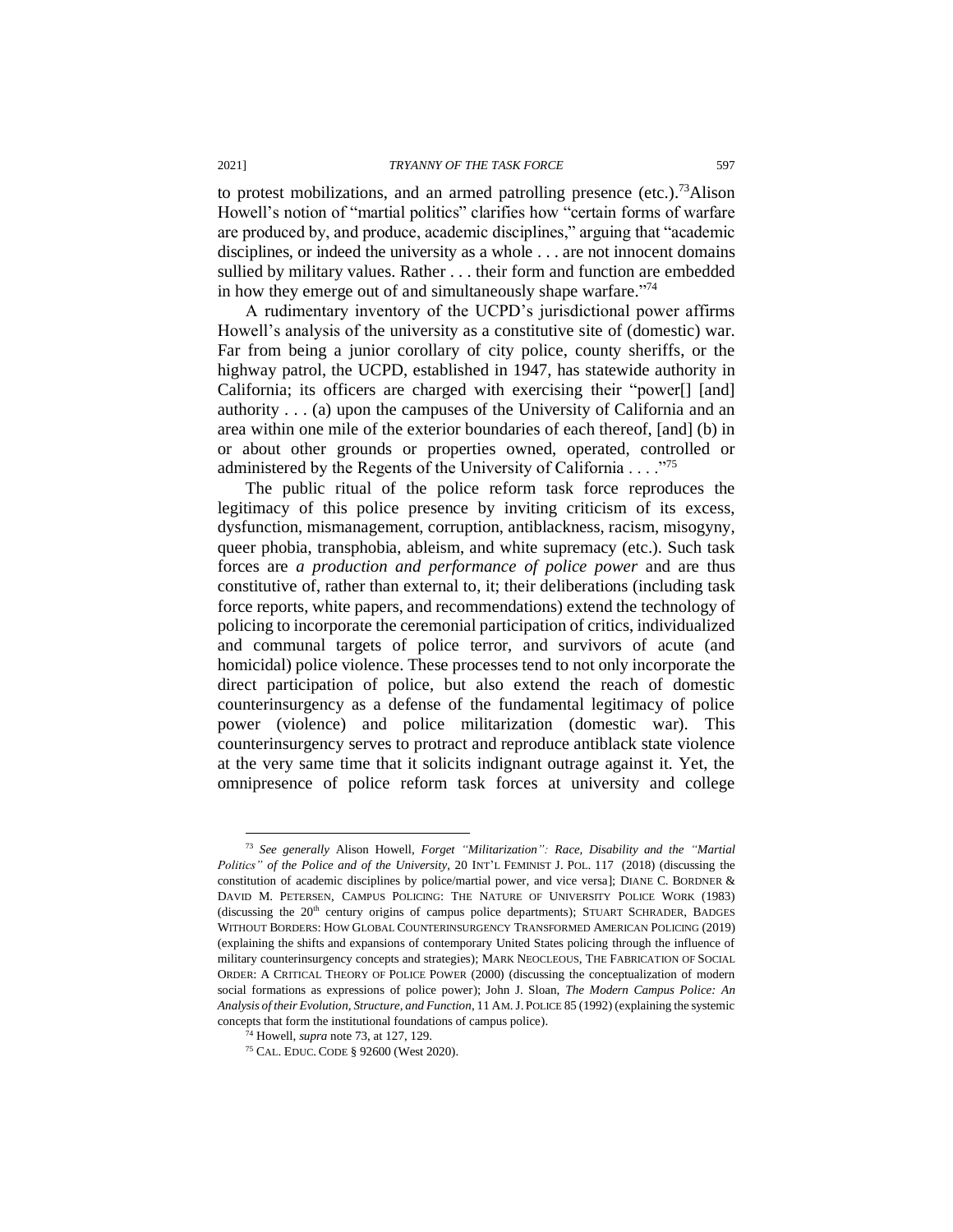campuses also occasions an overdue reflection on the *continuities* of policing and police power beyond "the police."

#### A. *The Chief and the Chancellor: Administration as Police*

According to the *Universitywide Police Policies and Administrative Procedures*, the Chiefs of Police at each University of California campus exist "[u]nder the general administrative direction of the Vice Chancellor or administrator responsible for police."<sup>76</sup> Put simply, the UC police "Chain of Command" continues, unbroken, to the very top of the campus administration, as "[r]esponsibility for security and law enforcement at each campus is assigned to the Chancellors who are responsible for campus organization, operation, internal administration and discipline."<sup>77</sup>

The implication of this administrative power mapping is clear: *there is no distinction* between "the university administration" and "the police." That is, the Chancellors (via designated Vice Chancellors) are effectively the *chiefs of the Chiefs of Police*.

The university administrators are not only directly engaged in the labor, strategies, and tactics of policing, but are also the direct supervisors of their police departments. This bureaucratic relation of power institutes an everyday administrative climate of *police collegiality* that blurs the distinction between officers with badges, batons, chemical spray, and guns and highly paid bureaucrats responsible for establishing campus police policies, hiring/firing officers (including Chiefs of Police), and dictating the terms and mandates of police mobilizations, from passive surveillance of campus activities to active suppression of protests, labor strikes, and demonstrations.

In a practical sense, this means that, while UC police policies and "orders" are formally issued by the Chiefs of Police, they are beholden to a reporting relationship with their respective Chancellors and are structurally subservient to the will of the administration. There is no "firewall" of authority between the Chief of Police and the Chancellor. To the contrary, the Chief of Police is the direct subordinate of the Chancellor and has no autonomy other than that which is collegially conferred by the administration.

The institutionalization of police collegiality permeates the administrative-policing continuum beyond the university's bureaucratic

*Id.*

<sup>76</sup> UNIV. OF CAL., *supra* note 55, sec. 303.1. The full text of the description reads:

**<sup>303.1</sup> Chief of Police.** Under the general administrative direction of the Vice Chancellor or administrator responsible for police, the Chief of Police shall be responsible for and has commensurate authority to command, direct, and organize a police department on a University of California campus. This includes establishing objectives for the department; developing department policies and procedures; preparing the budget; and selecting, appointing, training, disciplining, and promoting officers and employees in the department.

<sup>77</sup> *Id.* at Introduction.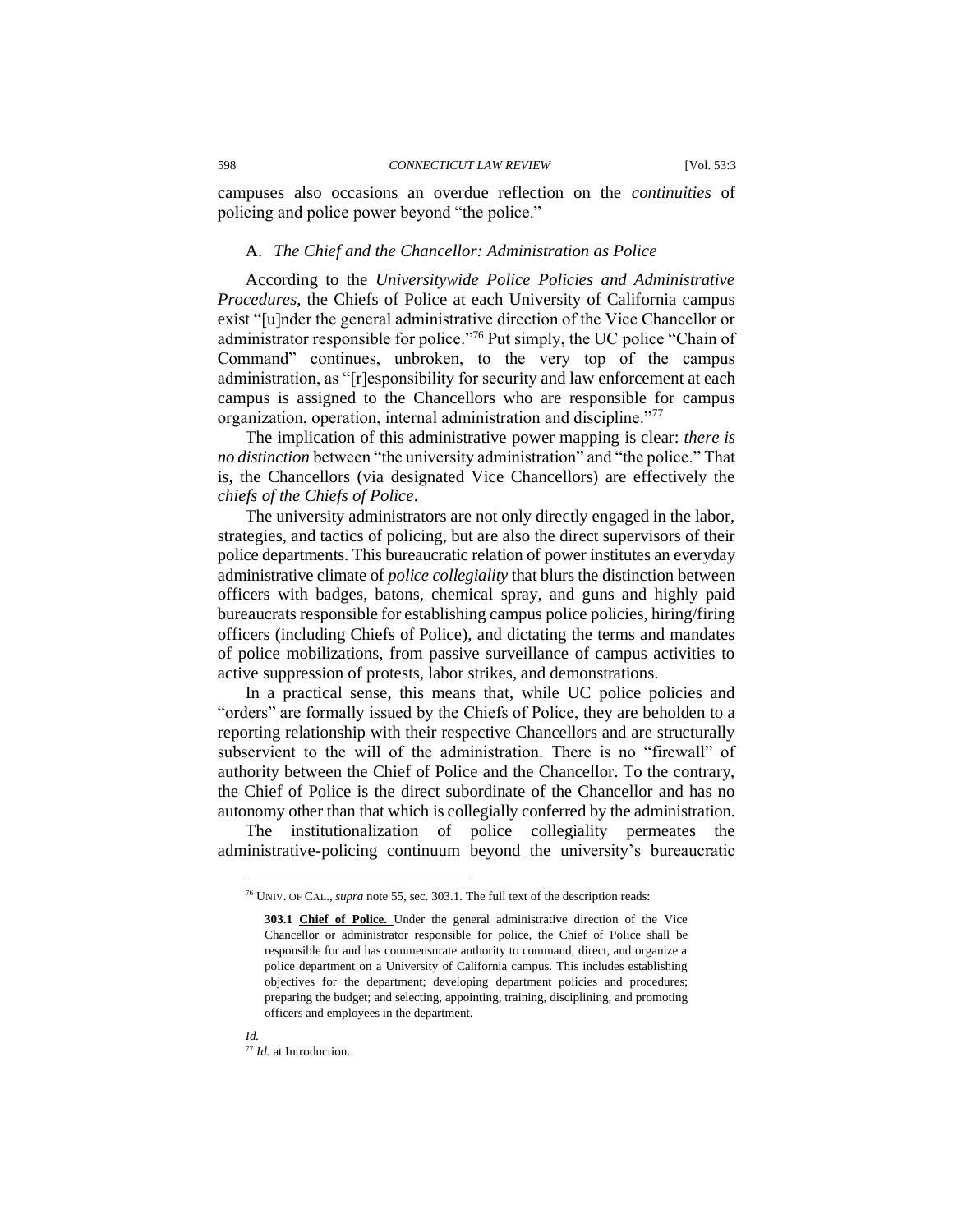hierarchy. By fusing police power to the administrative functions of an educational/research institution, the university creates an edifice of knowledge, rationality, civility, and institutional mores (per Wilcox's invocation of "our values"<sup>78</sup>) that preemptively locates abolitionist analysis, research, and planning outside the pale of acceptable discourse. Hence, the Police Chiefs and their administrative supervisors are afforded the latitude to reject arguments against campus police presence on *epistemological and moral* grounds, as well as pragmatic ones; the university—despite its alleged historical commitment to daring experimentation, institutional innovation, community engagement, and intellectual leadership—cannot imagine itself outside or in the absence of police power. As a counterinsurgent "learning environment," the campus organizes technologies of policing that constitute university-sanctioned forms of student organization (including student affairs, student conduct, and student government) while establishing disciplinary (criminalizing) parameters around autonomous forms of student community and mobilization, including mass gatherings, mutual aid (housing and food redistribution), and off-campus political and cultural activities.<sup>79</sup>

*Thus: the university administration is police power, and the university police are the direct expression of administrative power.*

## CONCLUSION: DEFINITION AND DEPARTURE: REFORM, REFORMISM, AND THE ABOLITIONIST IMPERATIVE<sup>80</sup>

I have attempted to demonstrate how the "task force" has become a primary technology through which counterinsurgency attempts to "outpace insurgents' efforts" to convey and popularize the incisive analysis and praxis of abolition. Far from being taken for granted, the incessant protocols of reform, alongside the counterinsurgent ideology of reformism, require clear analytical definition if they are to be substantively demystified and productively immolated by abolitionist labors of social creativity and community building.

*Reform* is a logic of institutional change that alters specific operational aspects of existing social, economic, state, and/or legal systems while allowing those systems to remain intact. Rather than directly challenging the legitimacy, logic, or material existence of a system, reform focuses on

<sup>78</sup> *See* discussion *supra* Section II.C.

<sup>79</sup> *See generally* Abigail Boggs, Eli Meyerhoff, Nick Mitchell & Zach Schwartz-Weinstein, *Abolitionist University Studies: An Invitation*, ABOLITION J. (Aug. 28, 2019), https://abolitionjournal.or g/abolitionist-university-studies-an-invitation (raising a call to convene and curate an abolitionist conceptualization of collective presence in and against the contemporary university's constituting logics of carceral power, colonial dominance, antiblack violence, and policing); MITCHELL, *supra* note 27, at 119–63 (discussing the logics, mobilizations, and protocols of counterinsurgency that structure administrative policies and systems in modern universities).

<sup>80</sup> Portions of this Conclusion are adapted from Dylan Rodríguez, *Reformism Isn't Liberation, It's Counterinsurgency*, LEVEL (Oct. 20, 2020), https://level.medium.com/reformism-isnt-liberation-it-scounterinsurgency-7ea0a1ce11eb.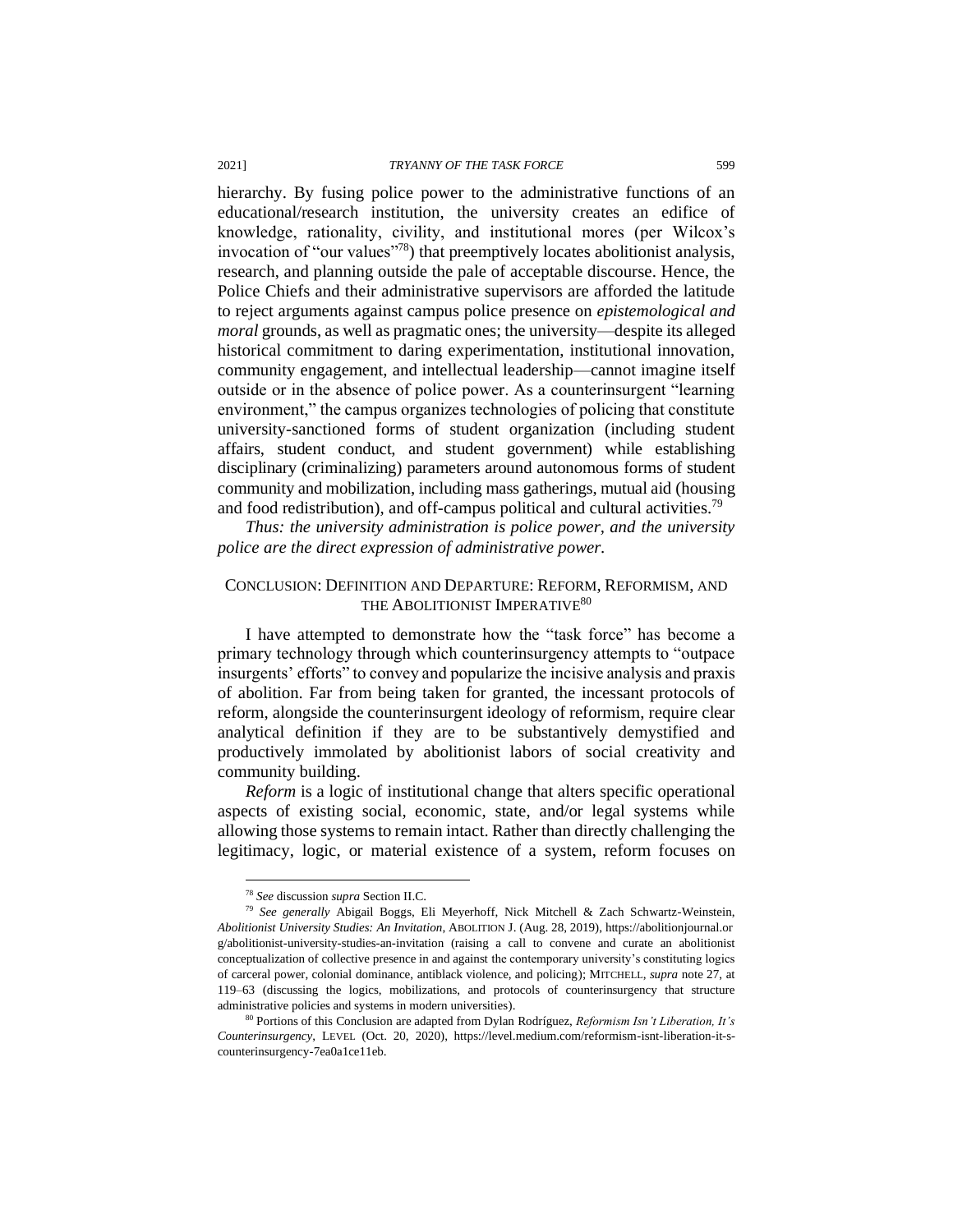#### 600 *CONNECTICUT LAW REVIEW* [Vol. 53:3

identifying and changing its policies, practices, personnel, discursive/cultural structures (institutional rhetoric, symbols, etc.), and other systemic operations. Reform is often undertaken to address and deescalate historical crises that threaten systems with collapse, implosion, and/or external destruction. Processes of reform frequently rest on the ethical belief and/or ideological assumption that such systems can be altered so they will stop producing asymmetrical misery, suffering, premature death, and violent life conditions for targeted people and places.

*Reformism*—the ideological and political position that naturalizes reform as the primary, if not compulsory, method of social change—often plays a central role in the pedagogical technologies of counterinsurgency, including police reform task forces. Reformism disavows, caricatures, and even criminalizes abolitionist efforts to transform existing relations of power/violence, especially when such praxis confronts the logics of asymmetrical domestic war. Often relying on dogmatic and compulsory mandates of "nonviolence," incrementalism, and loyalty to legitimate/respectable police power as the preconditions for confronting systems of asymmetrical violence, reformism restricts the horizons of political possibility to those which are understood to be achievable within the limits of existing institutional structures and imaginaries (e.g., Associate Chancellor Victorino's previously cited directive to the UCR Task Force to offer "justified, well-founded, and implementable recommendations"<sup>81</sup>). Reformism effectively defends and reproduces social, political, and economic orders by modifying isolated aspects of their operation, while suggesting that the long historical asymmetries of violence, suffering, preventable illness, and collective casualties produced by domestic war, antiblack policing, and counterinsurgency are the unfortunate consequences of *fixable* "inequities," "disparities," "(unconscious) biases," corruptions, and/or inefficiencies. In this sense, reformism presumes that equality/justice/equity/parity are achievable—or even desirable—within existing systems. It also implicitly requires that those targeted for misery, displacement, and premature death under an existing social order must tolerate continued suffering while awaiting the reformist "fix."

Under the conditions of antiblack policing and asymmetrical domestic war, "reform" is, at best, a form of casualty management, and "reformism" is counterinsurgency against those who undertake abolitionist projects of community, collective power, and futurity. Abolition, in this sense, offers a thriving, urgent, creative rebuttal to the bad faith incrementalism of the reformist position.

*Abolition is not an outcome*. Rather, it is an everyday practice, a method of teaching, creating, thinking, and doing that exposes the pitfalls of the reformist fraud and radically refutes the pedagogies of counterinsurgency. It

<sup>81</sup> *See supra* note 68 and accompanying text.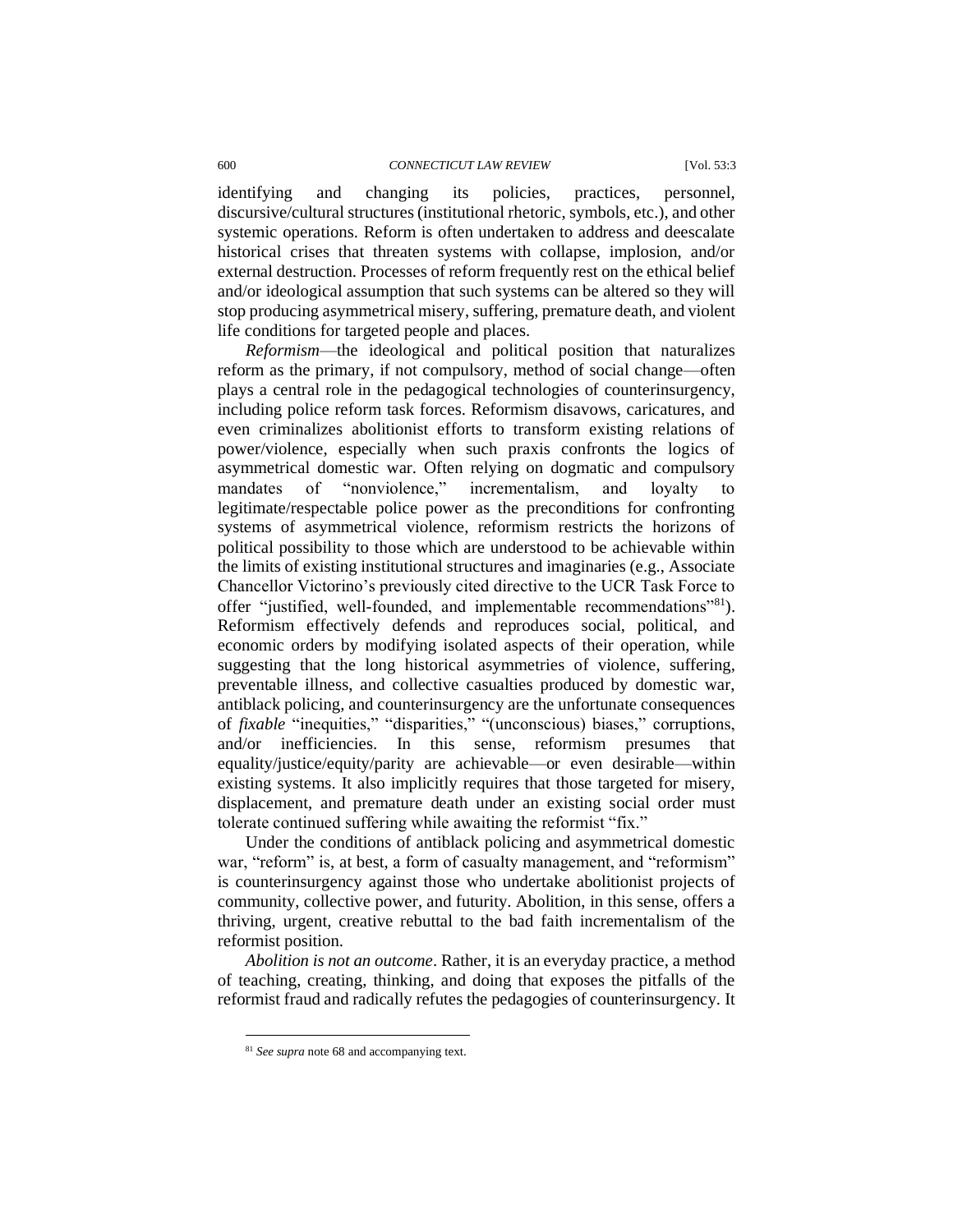is to move within, and in accountability to, a dynamic Black radical and revolutionary tradition that guides collective labors of freedom, structures notions of justice and collective self-defense, and emboldens a political and ethical obligation to fight unapologetically in whatever ways are available, effective, and historically accountable. To avoid this obligation is to surrender to the tyranny of the task force and concede to the perpetuity of police power in and beyond the relatively privileged geography of the university.

#### POSTSCRIPT (JUNE 2021)

The UC Riverside Campus Safety Task Force published the final version of its "Report and Recommendations" on March 18, 2021, after a mere three months of deliberation.<sup>82</sup> UCR Chancellor Kim Wilcox circulated a campus memo four days later that declared his unqualified endorsement of the Task Force document, claiming that "[f]or many years, we have been striving at UC Riverside to redefine campus safety in a way that addresses the needs of our diverse community."<sup>83</sup>

While the UCR Task Force Report acknowledges that "[s]ystemic racism exists in U.S. society and in policing, and must be eliminated wherever possible," its nine recommendations fail to challenge the fundamental centrality of police power to the university's infrastructure and everyday operations. At first glance, the Task Force appears to advocate a modest downscaling of the UCRPD's campus presence. Upon further analysis, however, its proposals cultivate an expansion of police power through the deputization of campus staff and administrators to act as civilian surrogates of the police department. Perhaps most revealingly, campus employees in specific units (including Student Affairs, Human Resources, and the Title IX office) are expected "to pair and cross-train [with] public safety personnel [e.g., UCRPD officers]."<sup>84</sup> The Report does not bother to elaborate on the substance of such "pairing and cross-training" other than to indicate that select staff and administrators will be expected to build collegial relationships with the UCRPD that, by extension, further legitimize and extend the reach of campus police power by institutionalizing what amounts to a civilian/employee shadow police force.

The paradigm of "campus safety" operationalized by the Task Force Report fails to even remotely heed the widespread, growing body of both university-based and community-accountable research, organizational innovation, and institutional leadership exemplified by students, faculty,

<sup>&</sup>lt;sup>82</sup> UNIV. OF CAL RIVERSIDE CAMPUS SAFETY TASK FORCE REPORT AND RECOMMENDATIONS (2021), https://chancellor.ucr.edu/sites/g/files/rcwecm761/files/2021-03/CSTF%20report%20final%20 3.18.21.pdf (last visited June 1, 2021).

<sup>83</sup> Letter from Kim Wilcox, Univ. of California Riverside Chancellor, to Campus (Mar. 22, 2021), https://insideucr.ucr.edu/announcements/2021/03/22/campus-safety-task-force-and-next-steps.

 $^{84}$  UNIV. OF CAL RIVERSIDE CAMPUS SAFETY TASK FORCE REPORT AND RECOMMENDATIONS, *supra* note 82, at para. 1B.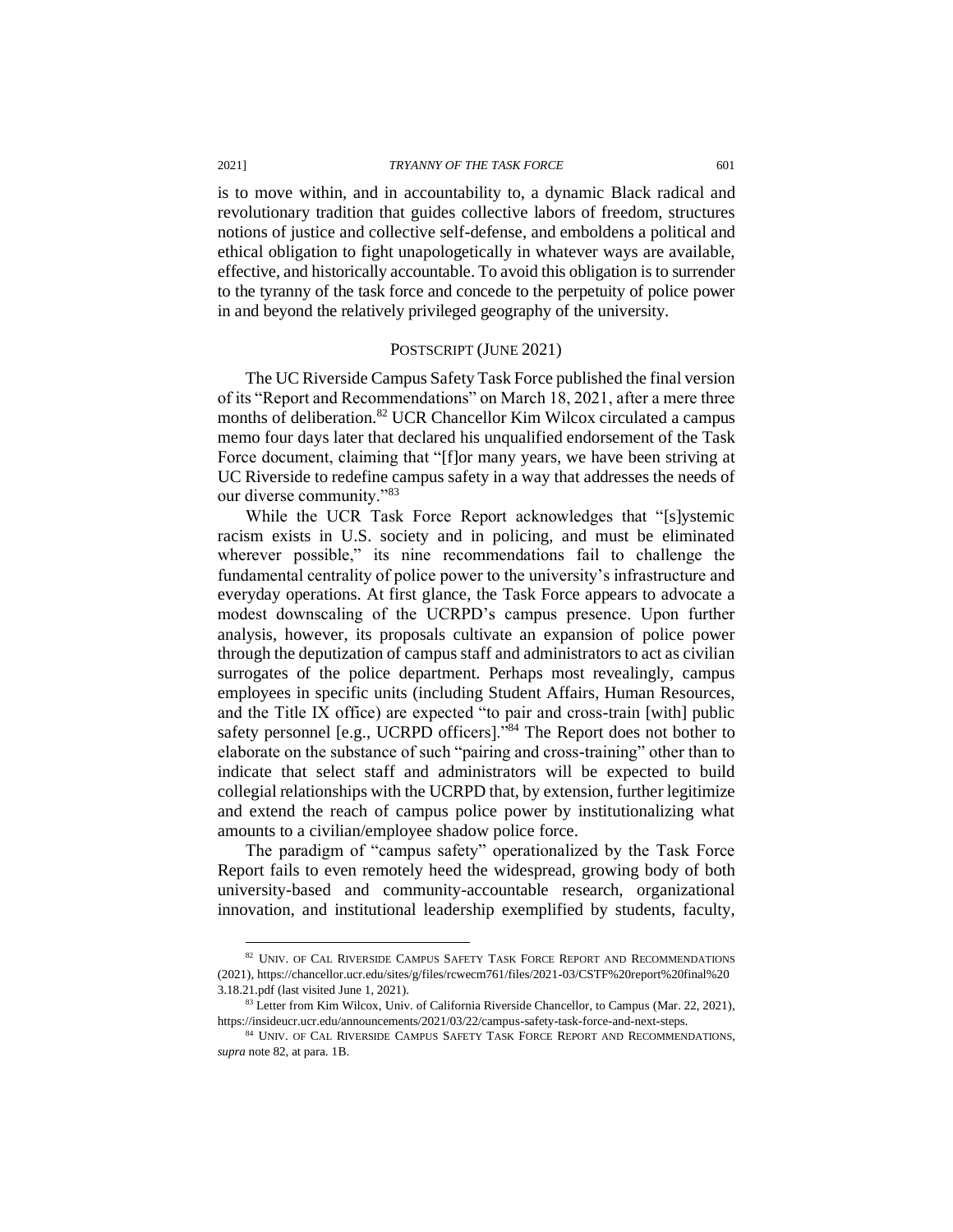#### 602 *CONNECTICUT LAW REVIEW* [Vol. 53:3

staff, administrators, and concerned community members (including survivors of police harassment and violence) at educational institutions like Peralta Community College District and Oakland Unified School District, both of which have effectively eliminated police presence at their college and school campuses.<sup>85</sup> Rather, by appropriating and distorting a pedagogical framework widely used by abolitionist researchers, activists, organizers, and teachers for much of the early 21st century—"Re-imagining Campus Safety"—the UCR Task Force offers a series of recommendations that allege to take steps "toward narrowing the role of traditional law enforcement" by "integrat[ing] UCR's Police Department into a more comprehensive Campus Safety Division."<sup>86</sup> The history of modern police reforms indicates that such proposals expand the bureaucratic, ideological, cultural, and institutional capacity of policing and police violence in their various forms, from surveillance and harassment to crowd control, involuntary hospitalization, and bodily (sexual) assault. Regrettably, the Task Force Report proposes a reorganization and redistribution of police power that rests on an "[integration of] campus safety activities, including prevention and response, more deliberately with existing campus-based programs that address issues such as mental health, domestic violence, sexual harassment, and drug or alcohol abuse."<sup>87</sup>

Such reforms of campus police power replicate the widely criticized models of "community policing" attributed to well-known late-20th and early-21st century police administrators like Daryl Gates, William Bratton, and numerous others who have implemented scaled-up versions of similar policing protocols in Los Angeles, New York City, and numerous other locales known for rampant, normalized, gendered antiblack police violence.<sup>88</sup> To invoke David Correia and Tyler Wall's entry on "community policing" in their indispensable keyword text *Police: A Field Guide*, "[a]dvocates for community policing claim that it offers a suite of best

<sup>85</sup> *Peralta District to Hire Three New Community-based Security Services*, PERALTA GEMS, https://gems.peralta.edu/peralta-community-college-district-to-hire-three-new-community-basedsecurity-services-to-replace-alameda-county-sheriffs-on-campuses (last visited May 31, 2021); Angela Ruggiero, *Oakland School District to Eliminate its Police Force*, MERCURY NEWS (June 24, 2020), https://www.mercurynews.com/2020/06/24/oakland-board-agrees-to-eliminate-its-police-force-atschool-campuses/.

<sup>86</sup> UNIV. OF CAL RIVERSIDE CAMPUS SAFETY TASK FORCE REPORT AND RECOMMENDATIONS, *supra* note 82, at para. 1A. On the abolitionist conceptualization of "reimagining safety," see KATE JAMJI, KUMAR RAO, MARBRE STAHLY-BUTTS, JANAÉ BONSU, CHARLENE CARRUTHERS, ROSELYN BERRY, & DENZEL MCCAMPBELL, FREEDOM TO THRIVE: REIMAGINING SAFETY & SECURITY IN OUR COMMUNITIES (2017), https://m.box.com/shared\_item/https%3A%2F%2Fpopulardemocracy.app.box.c om%2Fv%2FFreedomtoThrive?fbclid=IwAR2V\_pAIs2r\_572GfT17jpaDQtsJ\_9y3sgR3Kr2NL2RkOX hbxUrTDgYHpJM, a collaboration between the Center for Popular Democracy, Law for Black Lives, and Black Youth Project 100.

<sup>87</sup> UNIV. OF CAL. RIVERSIDE CAMPUS SAFETY TASK FORCE REPORT AND RECOMMENDATIONS, *supra* note 82, at para. 1B.

<sup>88</sup> *See* KRISTIAN WILLIAMS, OUR ENEMIES IN BLUE: POLICE AND POWER IN AMERICA 197–222 (South End Press 2007) (2004) [hereinafter Williams, *Our Enemies in Blue*].